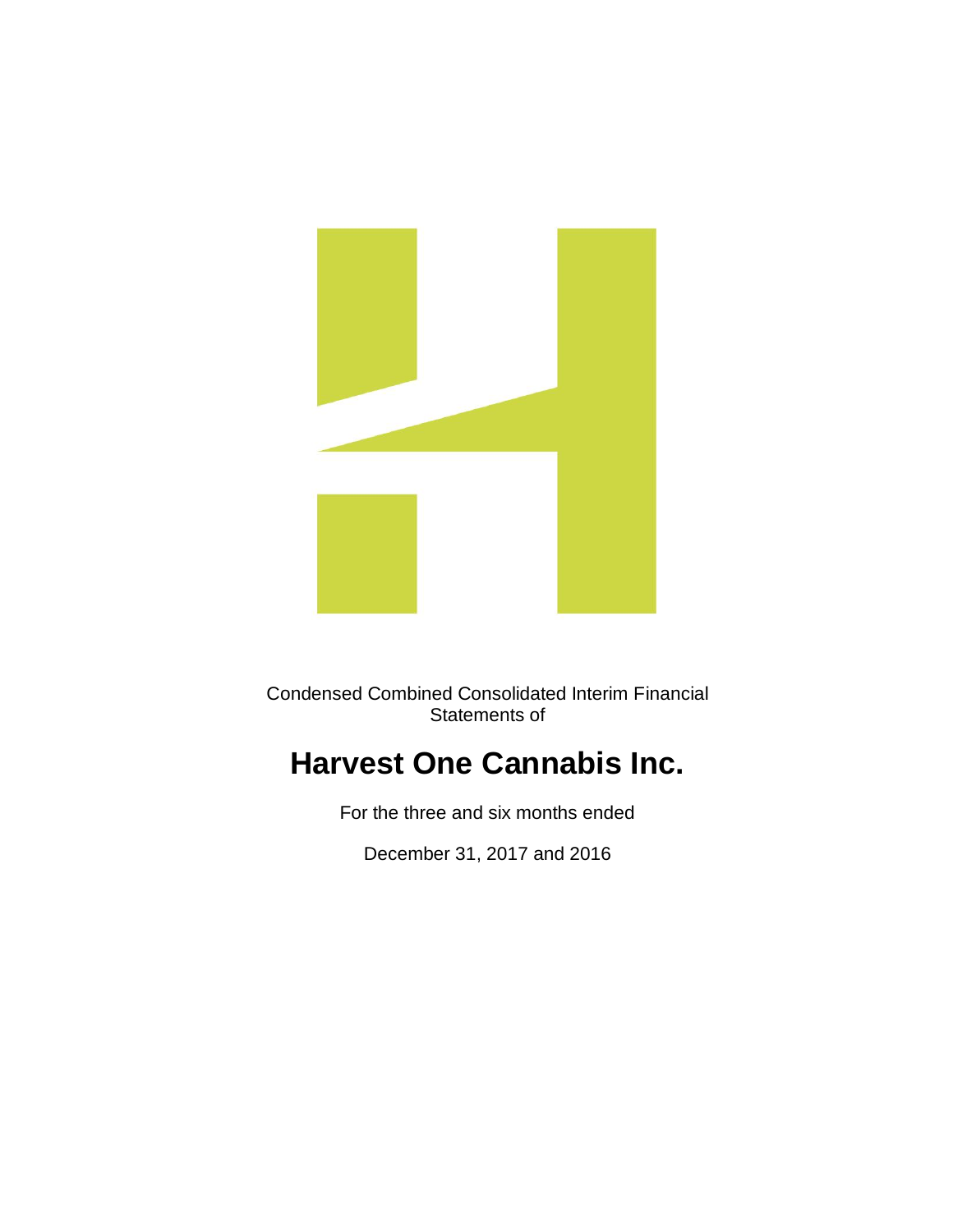## **Table of contents**

| Condensed combined consolidated interim statements of financial position 3         |
|------------------------------------------------------------------------------------|
| Condensed combined consolidated interim statements of loss and other comprehensive |
| Condensed combined consolidated interim statements of changes in equity5           |
| Condensed combined consolidated interim statements of cash flows 6                 |
| Notes to the condensed combined consolidated interim financial statements 7-25     |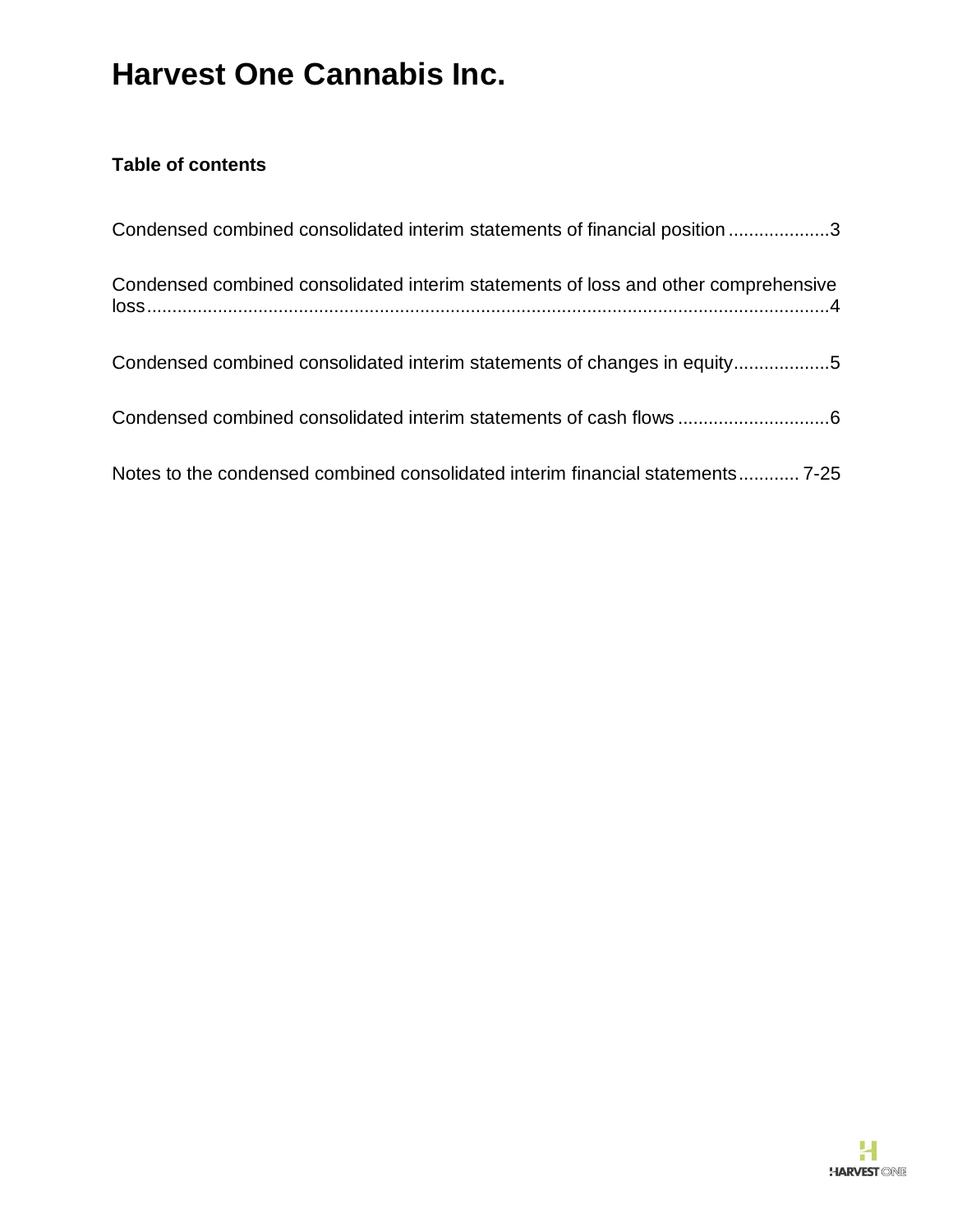Condensed combined consolidated interim statements of financial position (Expressed in Canadian dollars)

(Unaudited)

|                                                   | December 31    | June 30      |
|---------------------------------------------------|----------------|--------------|
|                                                   | 2017           | 2017         |
|                                                   | \$             | S            |
| <b>Assets</b>                                     |                |              |
| <b>Current assets</b>                             |                |              |
| Cash                                              | 29,066,685     | 14,246,320   |
| Accounts receivable (note 5)                      | 391,281        | 180,041      |
| Prepaid expenses and deposits                     | 569,905        | 115,876      |
| Biological assets (note 6)                        | 330,122        | 110,489      |
| Inventories (note 7)                              | 1,728,740      | 1,213,684    |
|                                                   | 32,086,733     | 15,866,410   |
| Non-current asset                                 |                |              |
| Property, plant and equipment (note 8)            | 8,344,644      | 8,225,514    |
| Intangibles                                       | 34,737         | 31,165       |
|                                                   | 8,379,381      | 8,256,679    |
|                                                   | 40,466,114     | 24,123,089   |
| <b>Liabilities</b>                                |                |              |
| <b>Current liabilities</b>                        |                |              |
| Accounts payable and accrued liabilities (note 9) | 1,276,498      | 766,948      |
| Due to related party (note 10)                    | 199,546        | 234,390      |
|                                                   | 1,476,044      | 1,001,338    |
| Non-current liabilities                           |                |              |
| Convertible debentures (notes 11 and 13)          | 6,943,737      |              |
|                                                   | 8,419,781      | 1,001,338    |
| <b>Equity</b>                                     |                |              |
| Share capital (note 12)                           | 41,562,750     | 33,843,668   |
| Other reserves (note 13)                          | 9,828,886      | 3,397,775    |
| Accumulated other comprehensive loss              | (84,099)       | (89,019)     |
| Accumulated deficit                               | (19, 261, 204) | (14,030,673) |
|                                                   | 32,046,333     | 23,121,751   |
|                                                   | 40,466,114     | 24,123,089   |

Commitments (note 16)

Subsequent events (note 19)

*"Jason Bednar" "Andreas Gedeon"* Jason Bednar, Director Andreas Gedeon, Director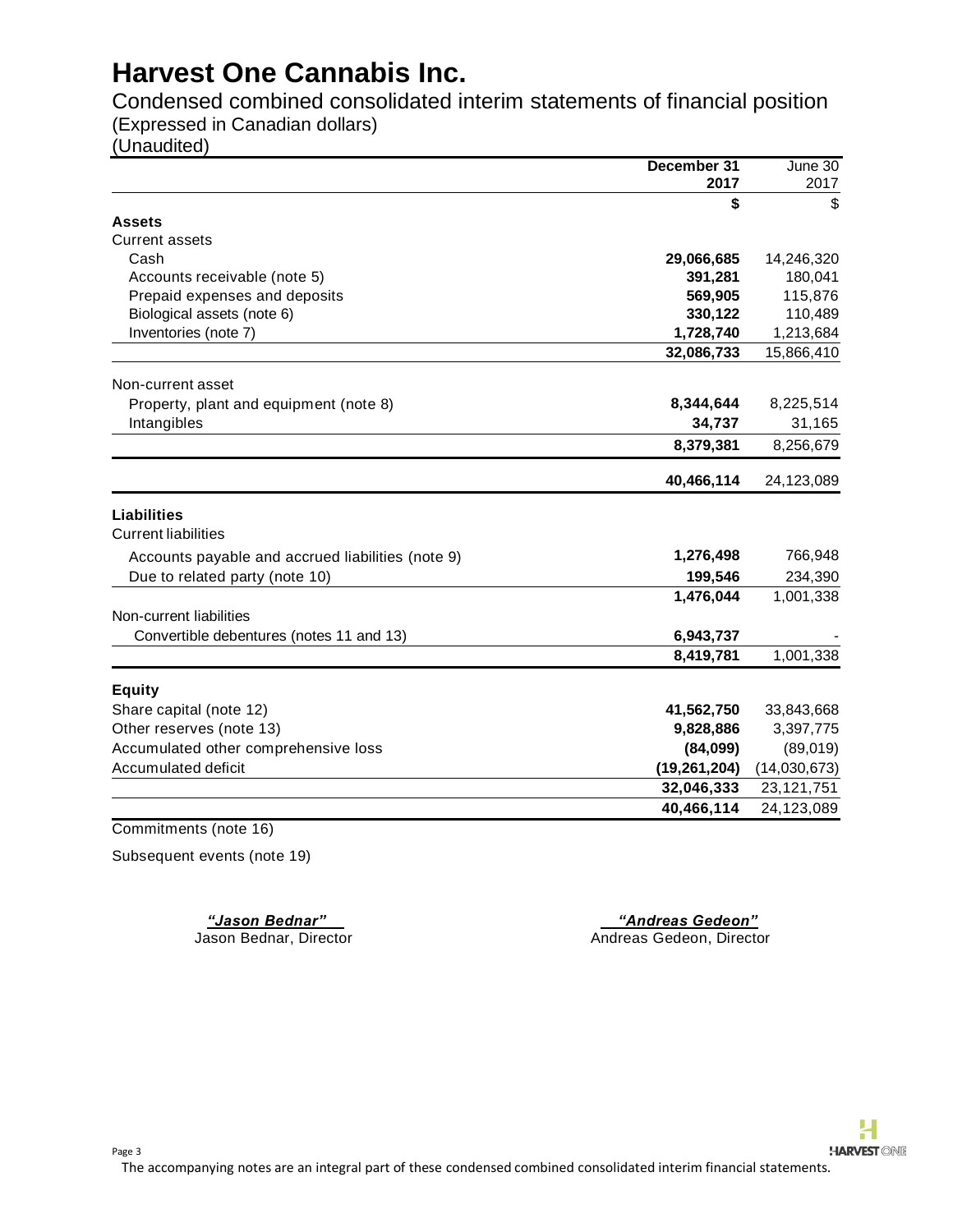## Condensed combined consolidated interim statements of loss and comprehensive loss (Expressed in Canadian dollars)

(Unaudited)

|                                                         |               | Three months ended<br>December 31 |               | Six months ended<br>December 31 |
|---------------------------------------------------------|---------------|-----------------------------------|---------------|---------------------------------|
|                                                         | 2017          | 2016                              | 2017          | 2016                            |
|                                                         | \$            | \$                                | \$            | \$                              |
| Revenue (note 15)                                       | 4,740         | $\overline{a}$                    | 179,284       |                                 |
| Gain on changes in fair value of biological             |               |                                   |               |                                 |
| assets (note 6)                                         | 396,172       |                                   | 753,584       |                                 |
| Inventory expensed to cost of sales                     | (8, 325)      |                                   | (160, 641)    |                                 |
| Cost of goods sold, net of gain on changes in           |               |                                   |               |                                 |
| fair value of biological assets                         | 387,847       |                                   | 592,943       |                                 |
| Gross profit                                            | 392,587       |                                   | 772,227       |                                 |
| Operating expenses                                      |               |                                   |               |                                 |
| Depreciation and amortization                           | 259,739       | (578)                             | 510,025       | 15,020                          |
| General and administration                              | 409,654       | 7,558                             | 661,778       | 139,928                         |
| Insurance                                               | 23,475        | 8,529                             | 49,839        | 16,809                          |
| Marketing and investor relations                        | 200,933       | 68,096                            | 313,644       | 124,870                         |
| Professional and consulting services                    | 368,823       | 4,790                             | 482,416       | 4,790                           |
| Rent                                                    | 45,375        | 36,341                            | 91,190        | 73,131                          |
| Salaries, bonus and benefits                            | 500,768       | 38,453                            | 1,068,289     | 230,400                         |
| Share-based payments (note 13)                          | 676,684       | 130,941                           | 1,395,670     | 255,675                         |
| Regulatory                                              | 154,364       | 213,200                           | 198,881       | 308,202                         |
| Travel                                                  | 112,646       | 7,550                             | 172,279       | 9,022                           |
| Inventory impairment (note 7)                           | 210,000       |                                   | 210,000       |                                 |
|                                                         | 2,962,461     | 514,880                           | 5,154,011     | 1,177,847                       |
| Loss from operations                                    | (2,569,874)   | (514, 880)                        | (4, 381, 784) | (1, 177, 847)                   |
| Finance costs (note 11)                                 | (754, 117)    | (32, 130)                         | (756, 191)    | (58, 922)                       |
| Foreign exchange                                        | (18, 522)     | 23,390                            | (92, 855)     | (59, 699)                       |
| Interest income                                         | 166           | 2,042                             | 299           | 4,077                           |
| <b>Net loss</b>                                         | (3, 342, 347) | (521, 578)                        | (5,230,531)   | (1, 292, 391)                   |
| Foreign currency translation                            | 7,910         | 26,079                            | 4,920         | 7,487                           |
| <b>Comprehensive loss</b>                               | (3, 334, 437) | (495, 499)                        | (5,225,611)   | (1, 284, 904)                   |
| Net loss per share - basic and diluted                  | (0.04)        | (0.01)                            | (0.06)        | (0.03)                          |
| Weighted average number of outstanding<br>common shares | 90,952,663    | 51,000,000                        | 89,715,060    | 51,000,000                      |

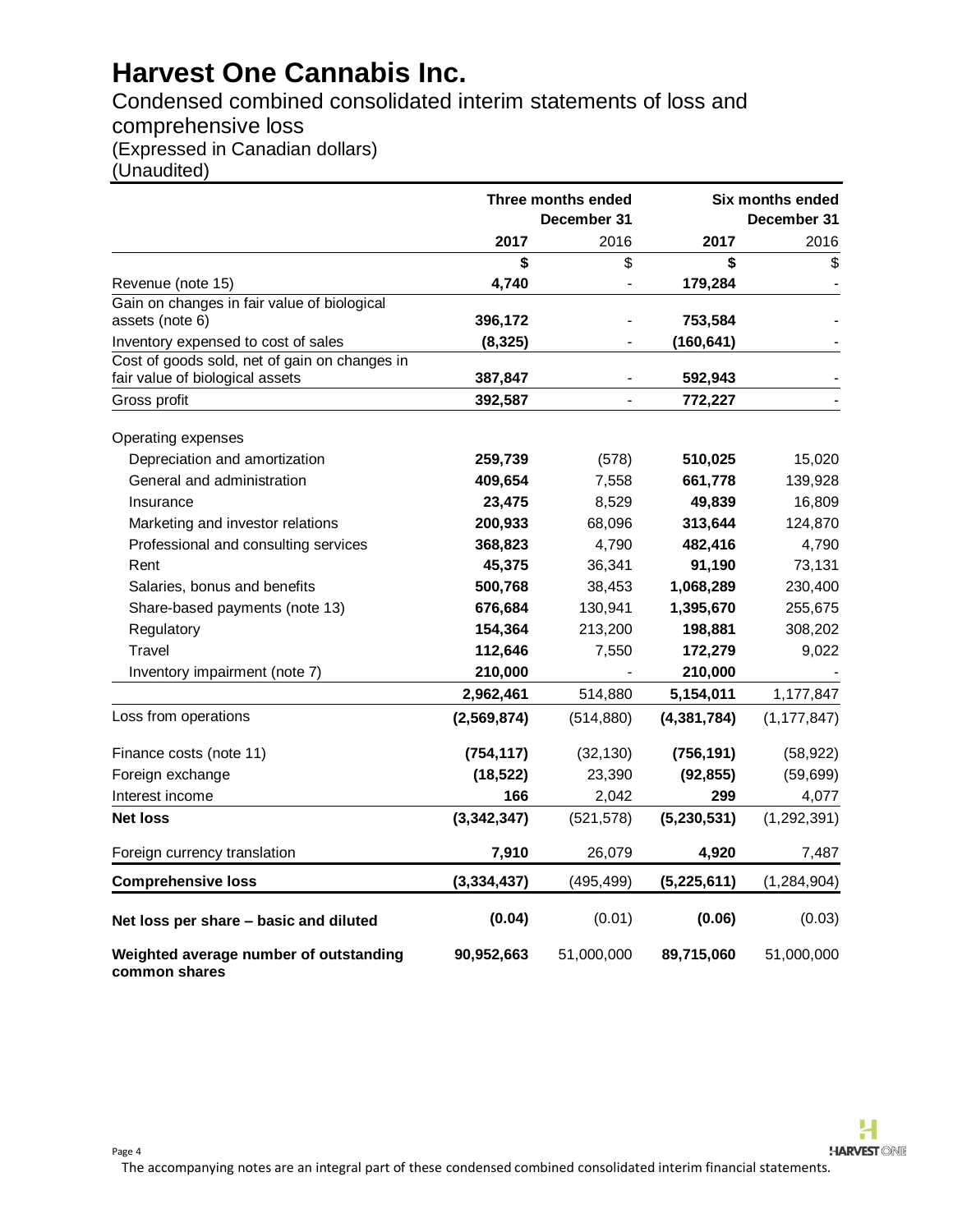Condensed combined consolidated interim statements of changes in equity (Expressed in Canadian dollars) (Unaudited)

|                                            |                     |                          |                   | Accumulated other       |                       |               |
|--------------------------------------------|---------------------|--------------------------|-------------------|-------------------------|-----------------------|---------------|
|                                            | Number of<br>shares | Share<br>capital         | Other<br>reserves | comprehensive<br>income | Accumulated<br>losses | Total         |
|                                            |                     |                          |                   |                         |                       |               |
|                                            | #                   | \$                       | \$                | \$                      |                       | \$            |
| Balance, July 1, 2016                      | 51,000,000          | 4,859,005                | 197,143           | 9,990                   | (6,532,116)           | (1,465,978)   |
| Share-based payments                       |                     | ٠                        | 255,675           |                         |                       | 255,675       |
| Foreign currency translation               |                     |                          |                   | 7,487                   |                       | 7,487         |
| Loss for the period                        |                     |                          |                   |                         | (1,292,391)           | (1, 292, 391) |
| Balance, December 31, 2016                 | 51,000,000          | 4,859,005                | 452,818           | 17,477                  | (7,824,507)           | (2, 495, 207) |
|                                            |                     |                          |                   |                         |                       |               |
| Balance, July 1, 2017                      | 89,177,458          | 33,843,668               | 3,397,775         | (89,019)                | (14,030,673)          | 23,121,751    |
| Convertible debentures issued (note 11)    |                     | $\overline{\phantom{a}}$ | 7,603,657         |                         |                       | 7,603,657     |
| Issuance costs (note 11)                   |                     | $\overline{\phantom{a}}$ | (875, 398)        |                         |                       | (875, 398)    |
| Convertible debentures converted (note 11) | 10,083,330          | 6,724,333                | (1,361,235)       |                         |                       | 5,363,098     |
| Warrants exercised (note 13)               | 663,166             | 994,749                  | (331, 583)        |                         |                       | 663,166       |
| Share-based payments (note 13)             |                     | ۰                        | 1,395,670         |                         |                       | 1,395,670     |
| Foreign currency translation               |                     |                          |                   | 4,920                   |                       | 4,920         |
| Loss for the period                        |                     |                          |                   |                         | (5,230,531)           | (5,230,531)   |
| Balance, December 31, 2017                 | 99,923,954          | 41,562,750               | 9,828,886         | (84,099)                | (19, 261, 204)        | 32,046,333    |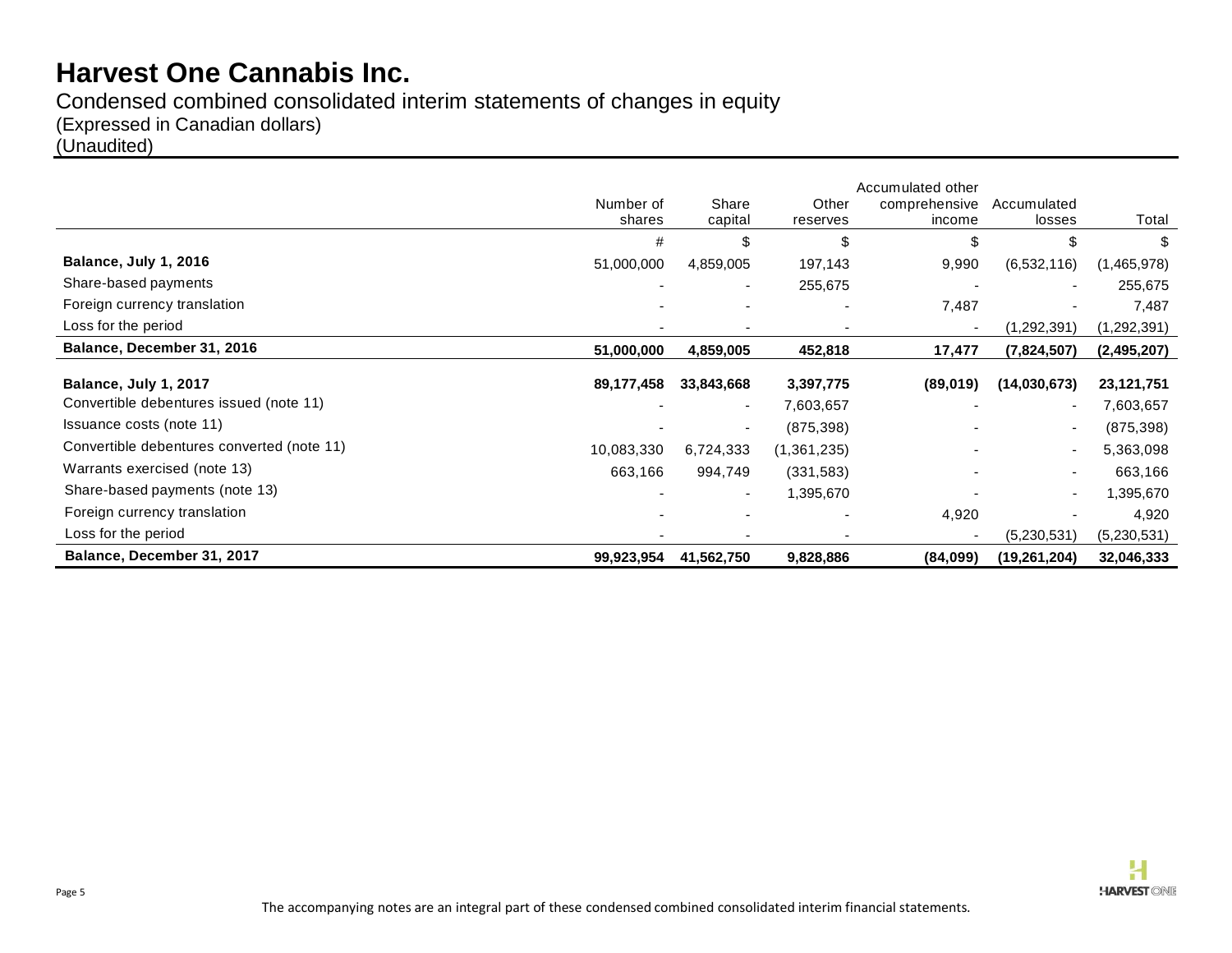Condensed combined consolidated interim statements of cash flows

(Expressed in Canadian dollars)

(Unaudited)

Page 6

|                                              |               | Three months ended<br>December 31 |               | Six months ended<br>December 31 |
|----------------------------------------------|---------------|-----------------------------------|---------------|---------------------------------|
|                                              | 2017          | 2016                              | 2017          | 2016                            |
|                                              | \$            | \$                                | \$            | \$                              |
| <b>Operating activities</b>                  |               |                                   |               |                                 |
| Loss for the period                          | (3,342,347)   | (521, 578)                        | (5,230,531)   | (1,292,391)                     |
| Adjustments to reconcile non-cash items      |               |                                   |               |                                 |
| Depreciation and amortization                | 259,739       | (578)                             | 510,025       | 15,020                          |
| Inventory impairment (note 7)                | 210,000       |                                   | 210,000       |                                 |
| Share-based payments                         | 676,684       | 130,941                           | 1,395,670     | 255,675                         |
| Interest expense (note 11)                   | 692,595       | 30,086                            | 692,595       | 35,219                          |
| Gain on change in fair value of biological   |               |                                   |               |                                 |
| assets                                       | (396, 172)    |                                   | (753, 584)    |                                 |
| Foreign currency translation                 | 7,910         |                                   | 4,920         |                                 |
| Changes in non-cash working capital          |               |                                   |               |                                 |
| Accounts receivable                          | (25, 928)     |                                   | (206, 609)    |                                 |
| Inventories                                  | (185, 358)    | (57, 787)                         | (191, 106)    | (92, 942)                       |
| Prepaid expenses and deposits                | (401, 049)    | (166, 412)                        | (454, 029)    | (176, 562)                      |
| Accounts payable and accrued liabilities     | 178,479       | (226, 631)                        | 47,163        | 9,111                           |
|                                              | (2,325,447)   | (811, 959)                        | (3,975,486)   | (1, 246, 870)                   |
| <b>Investing activities</b>                  |               |                                   |               |                                 |
| Acquisition of property, plant and equipment | (204, 304)    | (25, 973)                         | (623,002)     | (87, 446)                       |
| Acquisition of intangibles                   | (900)         |                                   | (9, 725)      |                                 |
| Repayment of loan to director                |               | (2,005)                           |               |                                 |
|                                              | (205, 204)    | (27, 978)                         | (632, 727)    | (87, 446)                       |
| <b>Financing activities</b>                  |               |                                   |               |                                 |
| Convertible debenture units issued (note 11) | 20,125,000    |                                   | 20,125,000    |                                 |
| Issuance costs (note 11)                     | (1, 324, 744) |                                   | (1, 324, 744) |                                 |
| Warrants exercised (note 13)                 | 663,166       |                                   | 663,166       |                                 |
| Repayment of borrowings                      |               | (22,018)                          |               | (43, 763)                       |
| (Repayment to) advances from related party   | (28, 952)     | 1,200,329                         | (34, 844)     | 1,274,769                       |
|                                              | 19,434,470    | 1,178,311                         | 19,428,578    | 1,231,006                       |
| Change in cash during the period             | 16,903,819    | 338,374                           | 14,820,365    | (103, 310)                      |
| Cash, beginning of the period                | 12,162,866    | 438,653                           | 14,246,320    | 880,337                         |
| Cash, end of the period                      | 29,066,685    | 777,027                           | 29,066,685    | 777,027                         |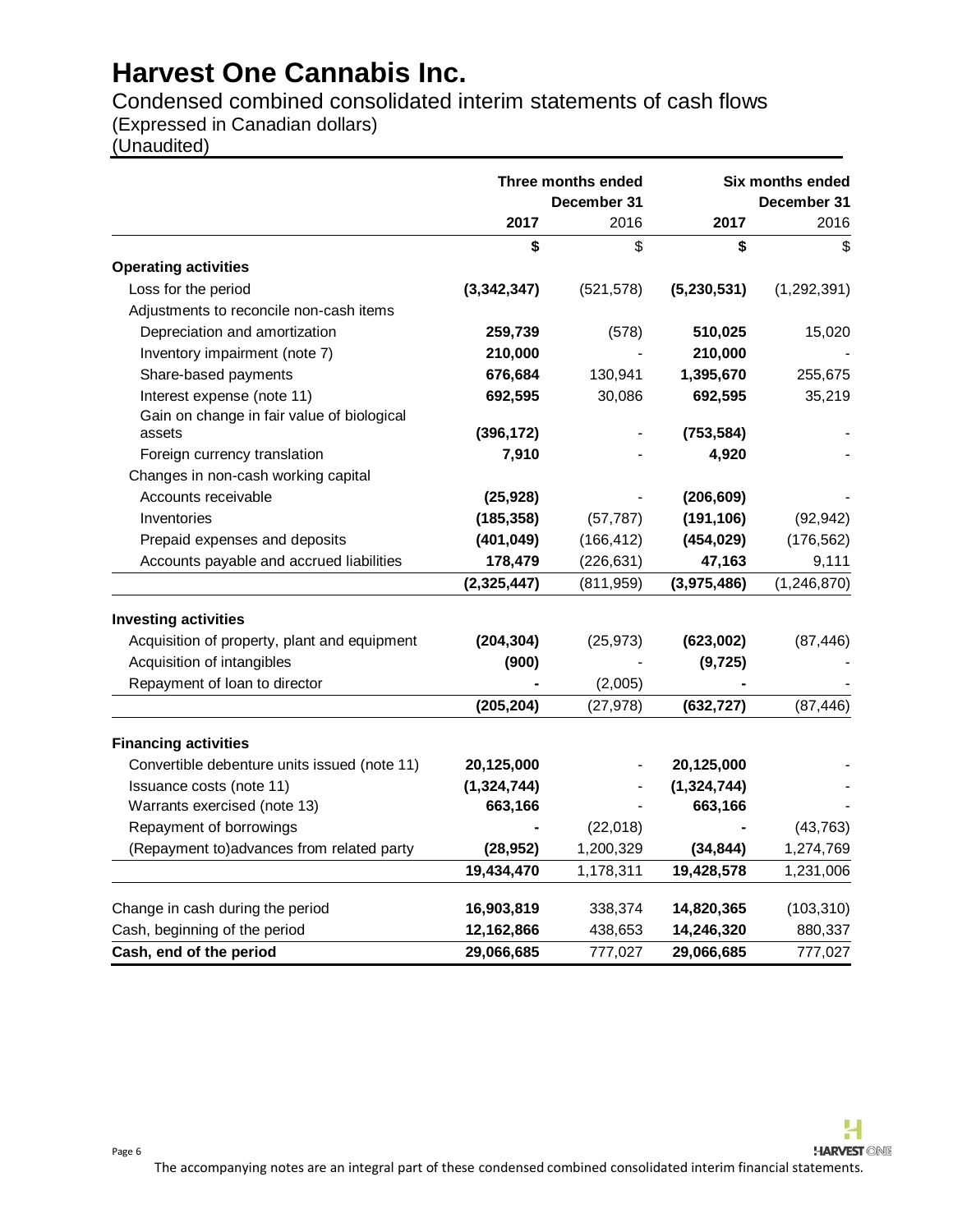Notes to the condensed combined consolidated interim financial statements For the three and six months ended December 31, 2017 and 2016 (Expressed in Canadian dollars) (Unaudited)

### **1. Nature of operations**

Harvest One Cannabis Inc. ("Harvest One" or the "Company") was originally incorporated as Harvest One Capital Inc. on August 28, 2008 under the *British Columbia Company Act* and continues under the *Business Corporations Act of British Columbia*. The Company was classified as a Capital Pool Company ("CPC") as defined in the TSX Venture Exchange (the "TSX-V") Policy 2.4. Harvest One is a publicly traded corporation, with its head office located at 2650 – 1066 West Hastings Street, Vancouver, BC, V6E 3X1. The Company's common shares are listed on the TSX-V under the trading symbol "HVT", with MMJ PhytoTech Limited ("MMJ") owning 53,333,333 of the outstanding common shares.

On April 26, 2017, the Company acquired 100% of the issued and outstanding shares of United Greeneries Holdings Ltd. ("United Greeneries") and Satipharm AG ("Satipharm") (the "Acquisition"). In connection with the Acquisition, the Company completed a \$25 million private placement and, immediately prior to the closing of the Acquisition, the Company completed a share consolidation on the basis of 1.79 pre-consolidation common shares to one post-consolidation common share. The Acquisition constituted the Company's "Qualifying Transaction" within the meaning of TSX-V policies (Note 2).

United Greeneries is a Canadian Access to Cannabis for Medical Purposes Regulations ("ACMPR") Licensed Producer and seller of medical cannabis and was formed on July 31, 2015 by way of an amalgamation pursuant to the *Business Corporations Act of British Columbia* between MMJ Bioscience Inc. ("Bioscience"), the predecessor to United Greeneries, and 1032831 BC Ltd., a wholly-owned subsidiary of PhytoTech Medical (UK) PTY Ltd. ("Phyto UK"). United Greeneries continued to operate under the name MMJ Bioscience Inc. until August 17, 2016 when it changed its name to United Greeneries Holdings Ltd.

Satipharm is a European pharmaceutical and nutraceutical company, specialized in the development, manufacturing and production of cannabis-based health and dietary products with a focus on legally accessible cannabidiol ("CBD"). Satipharm was incorporated on August 11, 2015, under the *Swiss Code of Obligations* (Switzerland).

#### **2. Reverse take-over transaction**

On April 26, 2017, pursuant to a share exchange agreement dated December 7, 2016, the Company acquired from Phyto UK, a wholly owned subsidiary of MMJ, 100% of the issued and outstanding shares of United Greeneries and Satipharm for \$33,180,997 payable as follows:

- a) \$2,000,000 in cash; and
- b) 41,574,662 common shares of the Company at \$0.75 per share.

For accounting purposes, the \$2,000,000 in cash paid to Phyto UK was treated as a return of equity to the original shareholder.

Further, in completing this transaction, the Company issued 11,758,671 common shares of the Company to MMJ to extinguish \$8,819,003 in intercompany debts. A gain of \$2,939,668 was recognized in equity on settlement of this debt in accordance with IAS 1*, Presentation of Financial Statements.*

In connection with the Acquisition, the Company completed a \$25 million private placement, by issuing 33,334,000 Units of the Company at \$0.75 per Unit. Each Unit consisted of one common share and onehalf common share purchase warrant. Each whole warrant entitles the holder to acquire one common share of the Company for an exercise price of \$1.00 per share for a period of 36 months from issuance.

Immediately prior to closing of the Acquisition, the Company completed a share consolidation on the basis of 1.79 pre-consolidation common shares to one post-consolidation common share, and changed its name from Harvest One Capital Inc. to Harvest One Cannabis Inc. The Acquisition constituted the Company's Qualifying Transaction within the meaning of TSX-V policies. Further, in connection with the completion of its Qualifying Transaction, the Company obtained final approval to list its common shares on the TSX-V as a Tier 1 Industrial or Life Sciences Issuer. The common shares began trading on the TSX-V on April 28, 2017 under the symbol "HVST", which was subsequently changed on February 2, 2018 to "HVT".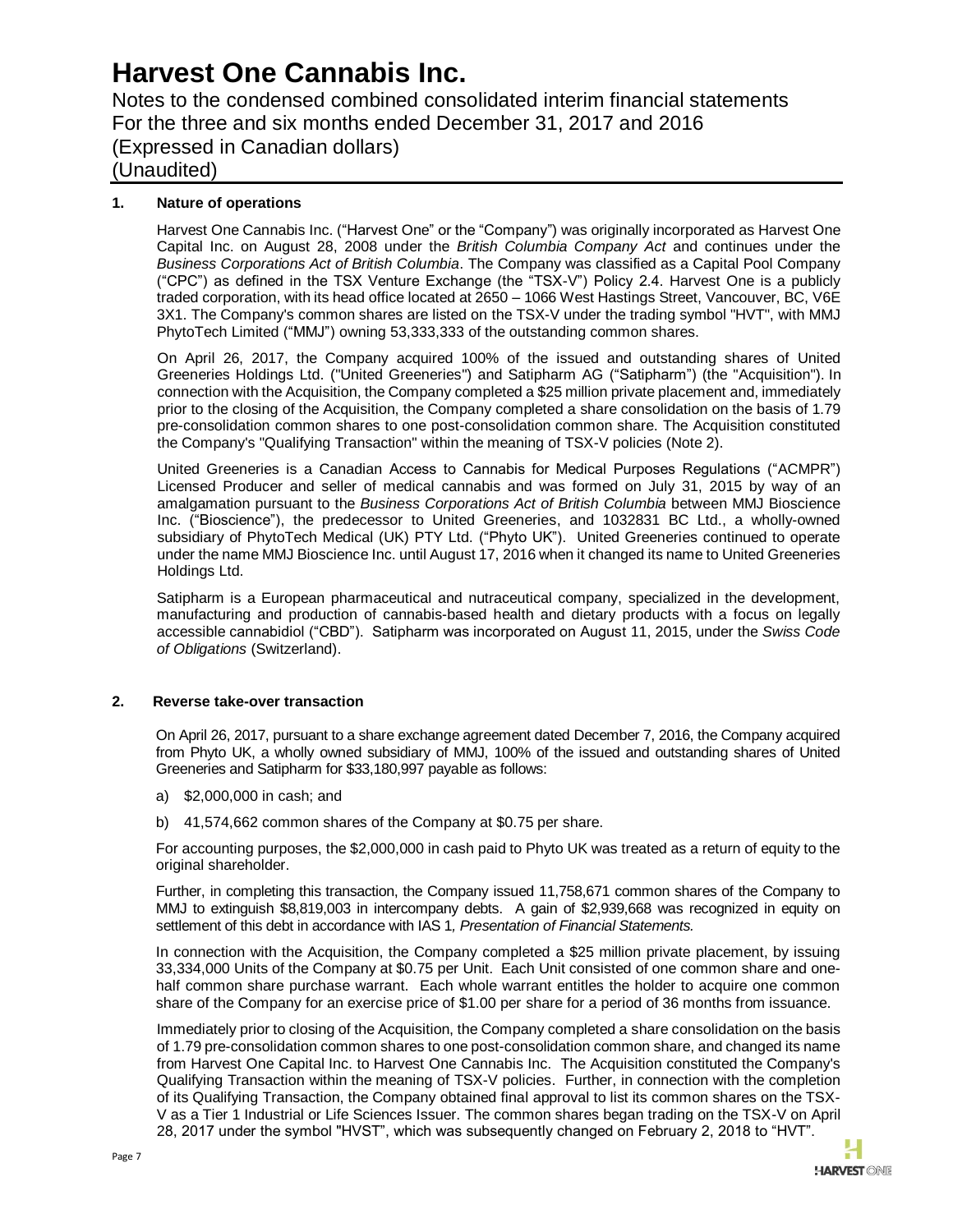Notes to the condensed combined consolidated interim financial statements For the three and six months ended December 31, 2017 and 2016 (Expressed in Canadian dollars) (Unaudited)

#### **2. Reverse take-over transaction (continued)**

The Acquisition has been accounted for as a reverse take-over ("RTO") that does not constitute a business combination for accounting purposes. The Company's legal subsidiaries, United Greeneries and Satipharm, have been treated as the accounting acquirer and Harvest One, the legal parent, has been treated as the accounting acquiree.

Consideration transferred:

| Fair value of 2,286,659 post-consolidated Harvest One shares | \$<br>1,143,328 |
|--------------------------------------------------------------|-----------------|
| Fair value of 223,464 post-consolidation Harvest One options | 148,225         |
|                                                              | 1,291,553       |
| Net assets acquired:                                         |                 |
| Cash                                                         | 200,615         |
| Accounts payable and accrued liabilities                     | (218,668)       |
|                                                              | (18,053)        |
| Excess attributed to cost of listing                         | \$<br>1,273,500 |
| Listing costs:                                               |                 |
| Legal                                                        | 497,367         |
| Professional, consulting and other fees                      | 326.642         |
|                                                              | 2.097.509       |

For accounting purposes, these condensed combined consolidated interim financial statements reflect a continuation of the financial position, operating results and cash flows from the Company's legal subsidiaries, United Greeneries and Satipharm.

#### **3. Basis of presentation**

#### *a) Statement of compliance*

The Company's condensed combined consolidated interim financial statements have been prepared in accordance with IAS 34, *Interim Financial Reporting*, following the same accounting policies and methods of application as those disclosed in the annual audited combined consolidated financial statements for the year ended June 30, 2017. These condensed combined consolidated interim financial statements do not include all of the information required for the full annual combined consolidated financial statements and should be read in conjunction with the annual combined consolidated financial statements of the Company for the year ended June 30, 2017, which have been prepared in accordance with International Financial Reporting Standards ("IFRS").

These condensed combined consolidated interim financial statements were approved by the Board of Directors and authorized for issue on February 28, 2018.

#### *b) Basis of measurement*

These condensed combined consolidated interim financial statements are presented in Canadian dollars and are prepared on a historical cost basis, except for biological assets, inventory and certain financial instruments which are measured at fair value.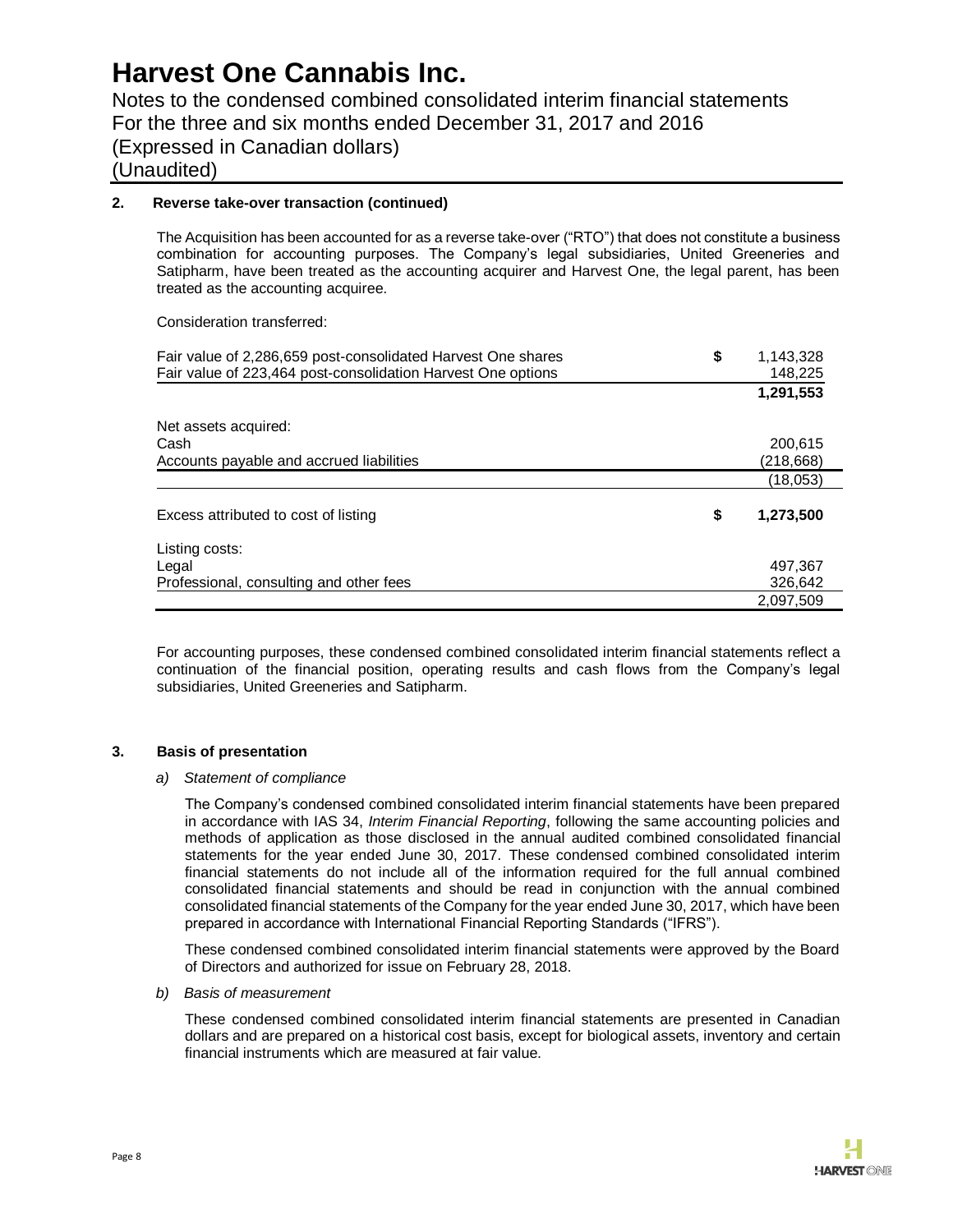Notes to the condensed combined consolidated interim financial statements For the three and six months ended December 31, 2017 and 2016 (Expressed in Canadian dollars)

(Unaudited)

### **4. Significant accounting policies**

### *a) Basis of consolidation*

These condensed combined consolidated interim financial statements incorporate the financial statements of the Company and its subsidiaries. The accounts of subsidiaries are prepared for the same reporting period as the parent company, using consistent accounting policies. Intercompany transactions, balances and unrealized gains or losses on transactions are eliminated. The table below lists the Company's subsidiaries and the ownership interests in each:

| <b>Subsidiary</b>                   | <b>Jurisdiction</b> | % ownership | <b>Accounting</b><br>method |
|-------------------------------------|---------------------|-------------|-----------------------------|
| United Greeneries Holdings Ltd.     | Canada              | 100%        | Consolidation               |
| United Greeneries Ltd.              | Canada              | 100%        | Consolidation               |
| United Greeneries Operations Ltd.   | Canada              | 100%        | Consolidation               |
| United Greeneries Saskatchewan Ltd. | Canada              | 100%        | Consolidation               |
| Satipharm AG Switzerland            | Switzerland         | 100%        | Consolidation               |
| Satipharm Canada                    | Canada              | 100%        | Consolidation               |
| Satipharm Australia                 | Australia           | 100%        | Consolidation               |
| Satipharm Europe Ltd.               | U.K.                | 100%        | Consolidation               |

The comparative figures presented in these condensed combined consolidated interim financial statements are those of the combined financial statements of United Greeneries Holdings Ltd. and Satipharm AG Switzerland and include all entities in the above table.

#### *b) New and revised IFRS issued but not yet effective*

### *IFRS 15 Revenue from Contracts with Customers ("IFRS 15")*

IFRS 15 was issued by the IASB in May 2014 and specifies how and when revenue should be recognized based on a five-step model, which is applied to all contracts with customers. On April 12, 2016, the IASB published final clarifications to IFRS 15 with respect to identifying performance obligations, principal versus agent considerations, and licensing. IFRS 15 is effective for the Company for its year ended June 30, 2019 with early adoption permitted. The Company does not anticipate any material impact from the implementation of IFRS 15.

### *IFRS 9 Financial Instruments ("IFRS 9")*

IFRS 9 was issued by the IASB in November 2009 and October 2010 and will replace IAS 39, *Financial Instruments: Recognition and Measurement* ("IAS 39"). IFRS 9 uses a single approach to determine whether a financial asset is measured at amortized cost or fair value, replacing the multiple rules in IAS 39. The approach in IFRS 9 is based on how an entity manages its financial instruments in the context of its business model and the contractual cash flow characteristics of the financial assets. Two measurement categories continue to exist to account for financial liabilities in IFRS 9, fair value through profit or loss ("FVTPL") and amortized cost. Financial liabilities held-for-trading are measured at FVTPL, and all other financial liabilities are measured at amortized cost unless the fair value option is applied.

The treatment of embedded derivatives under the new standard is consistent with IAS 39 and is applied to financial liabilities and non-derivative hosts not within the scope of the standard. IFRS 9 is effective for the Company for its year ended June 30, 2019. The Company does not anticipate any material impact from the implementation of IFRS 9.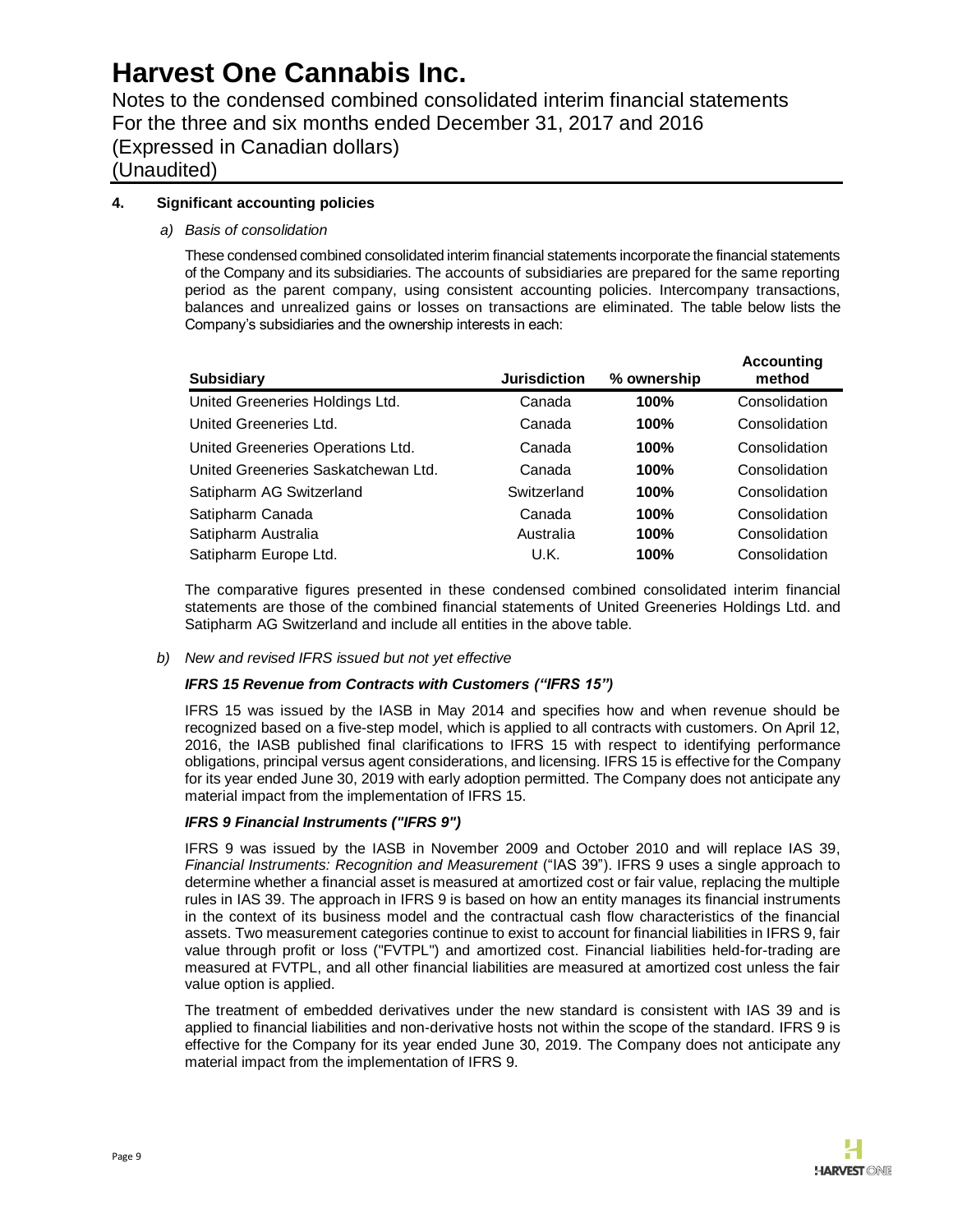Notes to the condensed combined consolidated interim financial statements For the three and six months ended December 31, 2017 and 2016 (Expressed in Canadian dollars)

(Unaudited)

### **4. Significant accounting policies (continued)**

*b) New and revised IFRS issued but not yet effective (continued)*

### *IFRS 7 Financial Instruments: Disclosure ("IFRS 7")*

IFRS 7 was amended to require additional disclosures on transition from IAS 39 to IFRS 9. IFRS 7 is effective on adoption of IFRS 9, which is effective for the Company for its year ended June 30, 2019. The Company is assessing the impact of this standard.

#### *IFRS 16 Leases ("IFRS 16")*

IFRS 16 was issued by the IASB in January 2016 and specifies the requirements to recognize, measure, present and disclose leases. IFRS 16 is effective for the Company for its year ended June 30, 2020 with early adoption permitted. The Company is assessing the impact of this standard on its financial position and financial performance.

#### *IFRS 2 Share-based Payment ("IFRS 2")*

In June 2016, the IASB issued amendments to IFRS 2, including the accounting for the effects of vesting and non-vesting conditions on the measurement of cash-settled share-based payments, accounting for share-based payment transactions with a net settlement feature for withholding tax obligations, and accounting for modifications to the terms and conditions of a share-based payment that changes the classification of the share-based payment transaction from cash-settled to equitysettled. The IFRS 2 amendments are effective for the Company for its year ended June 30, 2019. The Company is assessing the impact of this standard on its financial position and financial performance.

#### **5. Accounts receivable**

The summary of the Company's accounts receivable is as follows:

|                                   | December 31<br>2017 | June 30<br>2017 |
|-----------------------------------|---------------------|-----------------|
|                                   |                     | \$              |
| Taxes receivable from governments | 237,015             | 138,422         |
| Trade and other receivables       | 154,266             | 41,619          |
|                                   | 391,281             | 180,041         |

At the reporting date, none of the accounts receivable were impaired.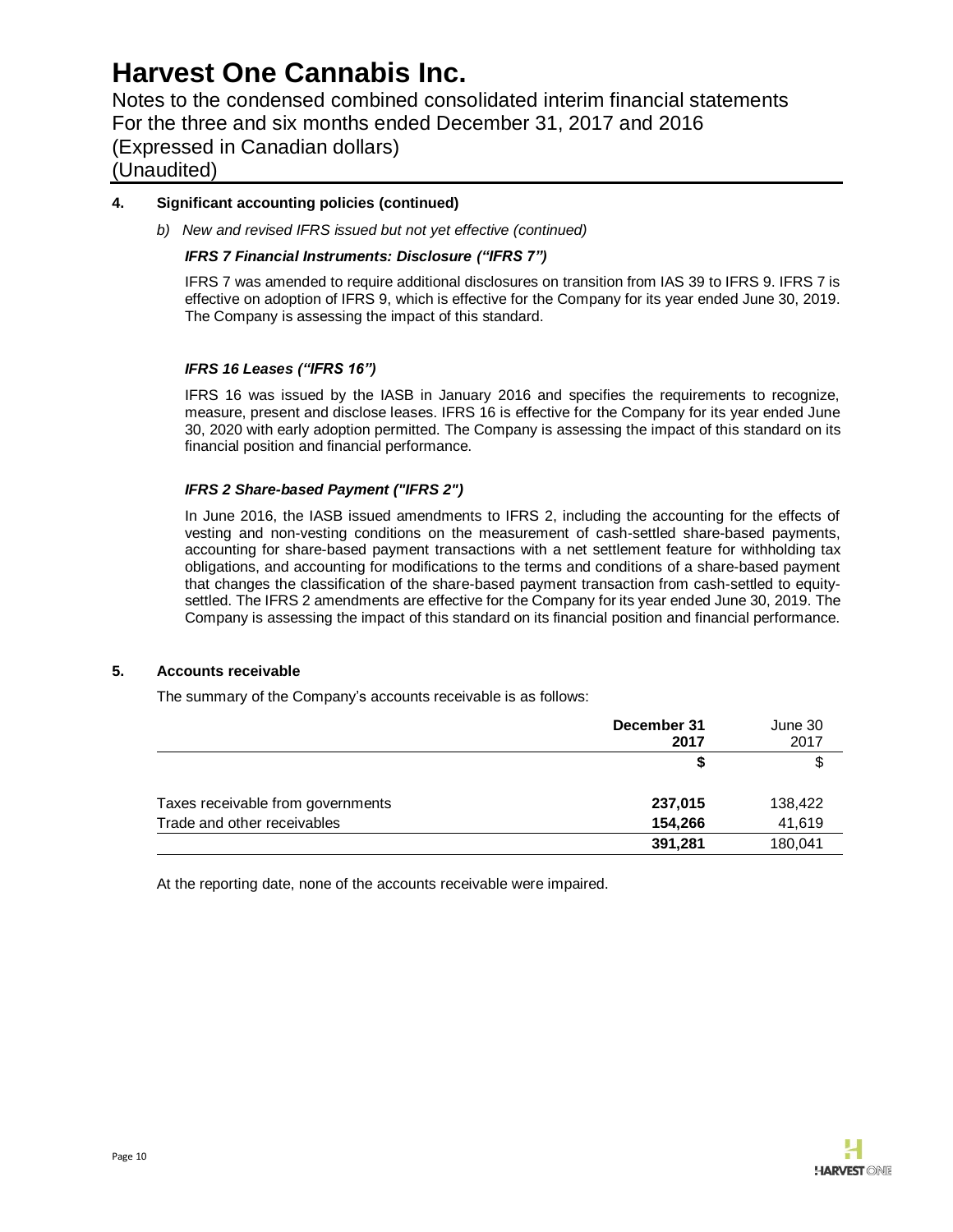Notes to the condensed combined consolidated interim financial statements For the three and six months ended December 31, 2017 and 2016 (Expressed in Canadian dollars)

## (Unaudited)

### **6. Biological assets**

The Company's biological assets consist of seeds and medical cannabis plants. The continuity of biological assets for the period ended December 31, 2017 and year ended June 30, 2017 is as follows:

|                                                           | December 31 | June 30    |
|-----------------------------------------------------------|-------------|------------|
|                                                           | 2017        | 2017       |
|                                                           | S           | \$         |
| Balance, beginning of the period                          | 110,489     |            |
| Purchase of seeds                                         |             | 20,914     |
| Change in fair value less costs to sell due to biological |             |            |
| transformation                                            | 1,100,722   | 670,368    |
| Transferred to inventory upon harvest                     | (881,089)   | (580, 793) |
| Balance, end of the period                                | 330,122     | 110,489    |

As at December 31, 2017, included in the carrying amount of biological assets was \$20,914 in seeds and \$309,208 in live plants (\$20,914 in seeds and \$89,575 in live plants at June 30, 2017).

The Company expenses its production costs during biological transformation in the period incurred. Direct production labour, direct production costs, indirect production costs, product testing and packaging and shipping costs are included in the gain on changes in fair value of biological assets.

A reconciliation of the gain on changes in fair value of biological assets for the three and six months ended December 31, 2017 and 2016 is as follows:

|                                                       |            | Three months ended<br>December 31 |            | Six months ended<br>December 31 |
|-------------------------------------------------------|------------|-----------------------------------|------------|---------------------------------|
|                                                       | 2017       | 2016                              | 2017       | 2016                            |
|                                                       | \$         | \$                                | \$         | \$                              |
| Direct production labour                              | (121, 317) |                                   | (219, 817) |                                 |
| Direct production costs                               | (4, 366)   |                                   | (57, 048)  |                                 |
| Indirect production costs                             | (35, 608)  |                                   | (56, 230)  |                                 |
| Product testing                                       | (11, 366)  |                                   | (11, 366)  |                                 |
| Packaging and shipping costs                          | (1,766)    |                                   | (2,677)    |                                 |
| Gain on transformation of<br>biological assets        | 570,595    |                                   | 1,100,722  |                                 |
| Gain on changes in fair value of<br>biological assets | 396,172    |                                   | 753,584    |                                 |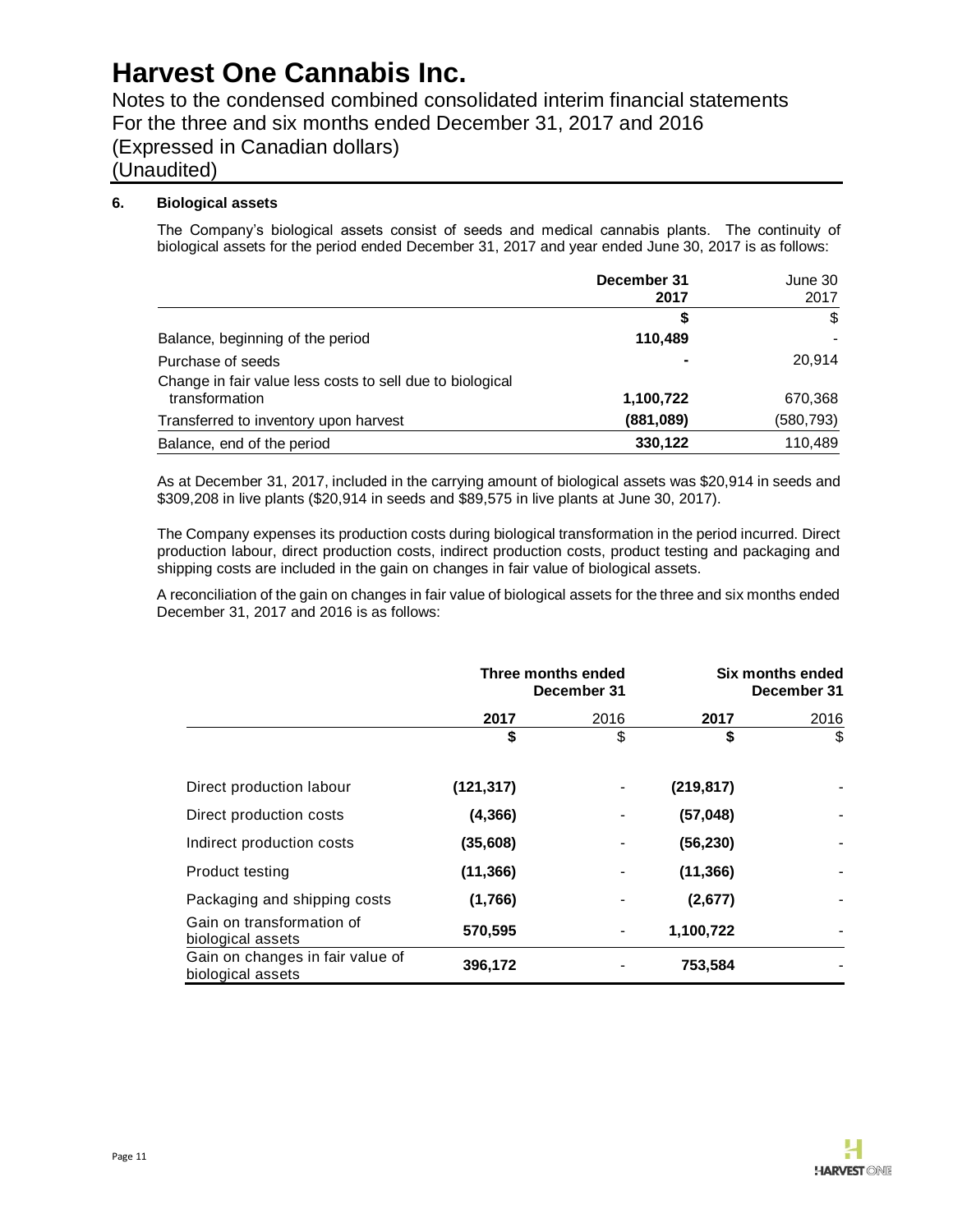Notes to the condensed combined consolidated interim financial statements For the three and six months ended December 31, 2017 and 2016 (Expressed in Canadian dollars)

## (Unaudited)

### **6. Biological assets (continued)**

The significant assumptions applied in determining the fair value of medical cannabis plants are as follows:

- a) wastage of plants based on their various stages;
- b) yield by strain of plant;
- c) percentage of costs incurred to date compared to the total costs to be incurred; and
- d) percentage of costs incurred for each stage of plant growth

On average, the growth cycle of a cannabis plant is 15 weeks. All of the plants are to be harvested as agricultural produce (i.e. medical cannabis) and as at December 31, 2017, on average, were 52% complete, compared to 37% average stage of completion as at June 30, 2017.

The fair value of biological assets is measured using Level 3 inputs. The Company estimates the harvest yields for the plants at various stages of growth. As of December 31, 2017, it is estimated that the Company's biological assets will yield approximately 113.02 kg of dry cannabis, compared to 92.51 kg of dry cannabis at June 30, 2017. The Company's estimates are, by their nature, subject to change. Changes in the anticipated yield will be reflected in future changes in the fair value of the biological assets.

#### **7. Inventories**

Inventories consist of dry cannabis, Gelpell CBD capsules, and supplies and consumables for use in the production of inventories and the transformation of biological assets.

As at December 31, 2017, the Company held 324.90 kg of dry cannabis (June 30, 2017 – 124.79 kg). Inventories was comprised of the following items:

|                             | December 31<br>2017 | June 30<br>2017 |
|-----------------------------|---------------------|-----------------|
|                             | \$                  | \$              |
| Dry cannabis finished goods | 1,229,605           | 571,919         |
| Supplies                    | 79.371              | 33,057          |
| CBD capsules                | 419,764             | 608,708         |
|                             | 1,728,740           | 1,213,684       |

Cost of inventory is recognized as an expense and included in cost of goods sold. Included in costs of goods sold for the three and six months ended December 31, 2017 is a \$396,172 and \$753,584 gain on changes in fair value of biological assets and \$8,325 and \$160,641 related to the cost of purchased CBD capsules.

The Company regularly reviews its cannabis inventory for quality and freshness. During the three months ended December 31, 2017, 69.27 kg of cannabis inventory did not meet the quality standards for dry bud sale and therefore will be sold as extraction grade cannabis. As a result, the Company impaired \$210,000 of dry cannabis finished goods to reduce the carrying amount to its estimated net realizable value.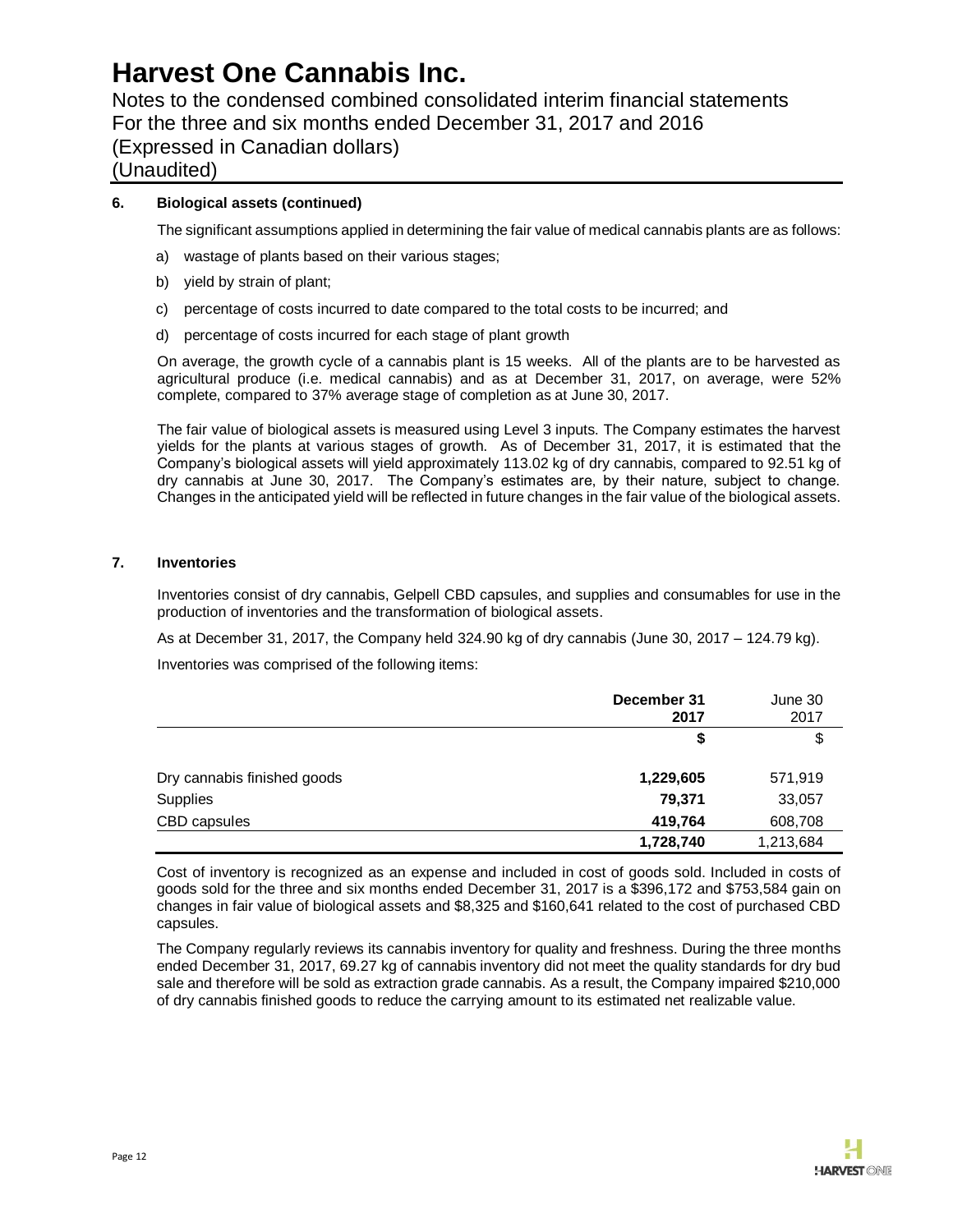Notes to the condensed combined consolidated interim financial statements For the three and six months ended December 31, 2017 and 2016 (Expressed in Canadian dollars) (Unaudited)

## **8. Property, plant and equipment**

The summary of the Company's property, plant and equipment is as follows:

|                                 | Office  | Plant & equipment | Land                     | <b>Building</b> | Leasehold improvements Construction in progress |                          | Total      |
|---------------------------------|---------|-------------------|--------------------------|-----------------|-------------------------------------------------|--------------------------|------------|
|                                 | \$      | \$                | \$                       | \$.             | \$                                              | \$.                      | \$         |
| <b>Cost</b>                     |         |                   |                          |                 |                                                 |                          |            |
| July 1, 2016                    | 88,705  | 1,963,838         |                          | 1,393,600       | 3,021,970                                       |                          | 6,468,113  |
| Additions                       | 122,034 | 219,806           | 431,000                  | 2,440,381       | 23,618                                          | 50,581                   | 3,287,420  |
| Disposals                       |         | (2,308)           |                          |                 |                                                 |                          | (2,308)    |
| June 30, 2017                   | 210,739 | 2,181,336         | 431,000                  | 3,833,981       | 3,045,588                                       | 50,581                   | 9,753,225  |
| <b>Accumulated depreciation</b> |         |                   |                          |                 |                                                 |                          |            |
| July 1, 2016                    | 16,635  | 48,521            | $\blacksquare$           | 146,792         | 223,489                                         |                          | 435,437    |
| Depreciation                    | 27,680  | 259,317           |                          | 43,932          | 763,935                                         |                          | 1,094,864  |
| Disposals                       |         | (2,590)           | $\blacksquare$           |                 |                                                 |                          | (2,590)    |
| June 30, 2017                   | 44,315  | 305,248           | $\overline{\phantom{a}}$ | 190,724         | 987,424                                         | $\blacksquare$           | 1,527,711  |
| Net book value                  |         |                   |                          |                 |                                                 |                          |            |
| June 30, 2017                   | 166,424 | 1,876,088         | 431,000                  | 3,643,257       | 2,058,164                                       | 50,581                   | 8,225,514  |
| Cost                            |         |                   |                          |                 |                                                 |                          |            |
| July 1, 2017                    | 210,739 | 2,181,336         | 431,000                  | 3,833,981       | 3,045,588                                       | 50,581                   | 9,753,225  |
| Additions                       | 40,789  | 295,705           |                          |                 | 192,266                                         | 94,242                   | 623,002    |
| December 31, 2017               | 251,528 | 2,477,041         | 431,000                  | 3,833,981       | 3,237,854                                       | 144,823                  | 10,376,227 |
| <b>Accumulated depreciation</b> |         |                   |                          |                 |                                                 |                          |            |
| July 1, 2017                    | 44,315  | 305,248           |                          | 190,724         | 987,424                                         |                          | 1,527,711  |
| Depreciation                    | 21,401  | 204,578           | $\blacksquare$           | 55,716          | 222,177                                         |                          | 503,872    |
| December 31, 2017               | 65,716  | 509,826           | $\overline{\phantom{a}}$ | 246,440         | 1,209,601                                       | $\overline{\phantom{0}}$ | 2,031,583  |
| Net book value                  |         |                   |                          |                 |                                                 |                          |            |
| December 31, 2017               | 185,812 | 1,967,215         | 431,000                  | 3,587,541       | 2,028,253                                       | 144,823                  | 8,344,644  |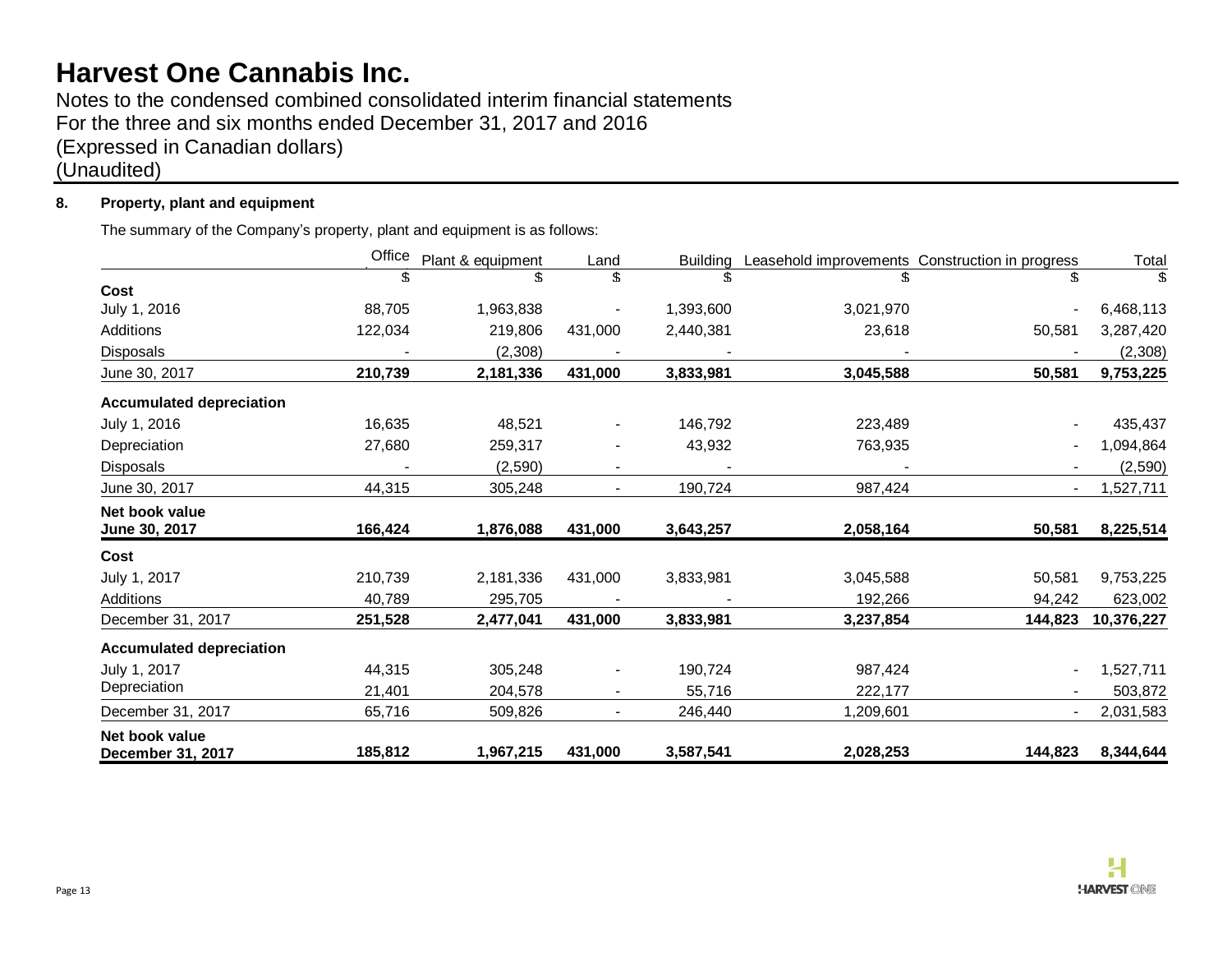Notes to the condensed combined consolidated interim financial statements For the three and six months ended December 31, 2017 and 2016 (Expressed in Canadian dollars) (Unaudited)

### **9. Accounts payable and accrued liabilities**

|                  | December 31<br>2017 | June 30<br>2017 |
|------------------|---------------------|-----------------|
|                  | S                   | S               |
| Trade payables   | 523,570             | 495,932         |
| Accruals         | 590,705             | 143,412         |
| Payroll payables | 155,689             | 120,439         |
| Other payables   | 6,534               | 7,165           |
|                  | 1,276,498           | 766,948         |

Trade payables are non-interest bearing and are normally settled on a 30-day basis. Other payables are non-interest bearing and have an average term of 30 days. All amounts are expected to be settled within twelve months.

#### **10. Due to related party**

|                      | December 31<br>2017 | June 30<br>2017 |
|----------------------|---------------------|-----------------|
|                      | S                   | \$              |
| Due to related party | 199,546             | 234,390         |

The amount due to related party is unsecured, interest free, with no fixed term of repayment.

#### **11. Convertible debenture units**

|                              | December 31 | June 30 |
|------------------------------|-------------|---------|
|                              | 2017        | 2017    |
|                              |             | \$      |
| Balance, beginning of period |             |         |
| <b>Issued</b>                | 20,729,000  |         |
| Equity portion               | (7,603,657) |         |
| Conversion                   | (5,363,098) |         |
| Financing fees               | (885, 713)  |         |
| Accretion                    | 67,205      |         |
| Balance, end of period       | 6,943,737   |         |

On December 14, 2017, the Company completed a bought deal financing ("the Offering") of unsecured convertible debentures units ("the Debenture Units") for the gross principal amount of \$20,125,000. Each Debenture Unit consists of \$1,000 principal amount unsecured convertible debentures of the Company ("the Convertible Debentures") and 458 common share purchase warrants ("Debenture Warrants") of the Company.

The Convertible Debentures bear interest at 8.0% per annum, payable semi-annually on June 30 and December 31 of each year and mature on December 14, 2022. The Convertible Debentures are convertible into common shares of the Company at a price of \$0.84 per share, subject to forced conversion at the Company's option if the volume weighted average price ("VWAP") of the Company's common shares equals or exceeds \$1.40 per share for 30 consecutive trading days.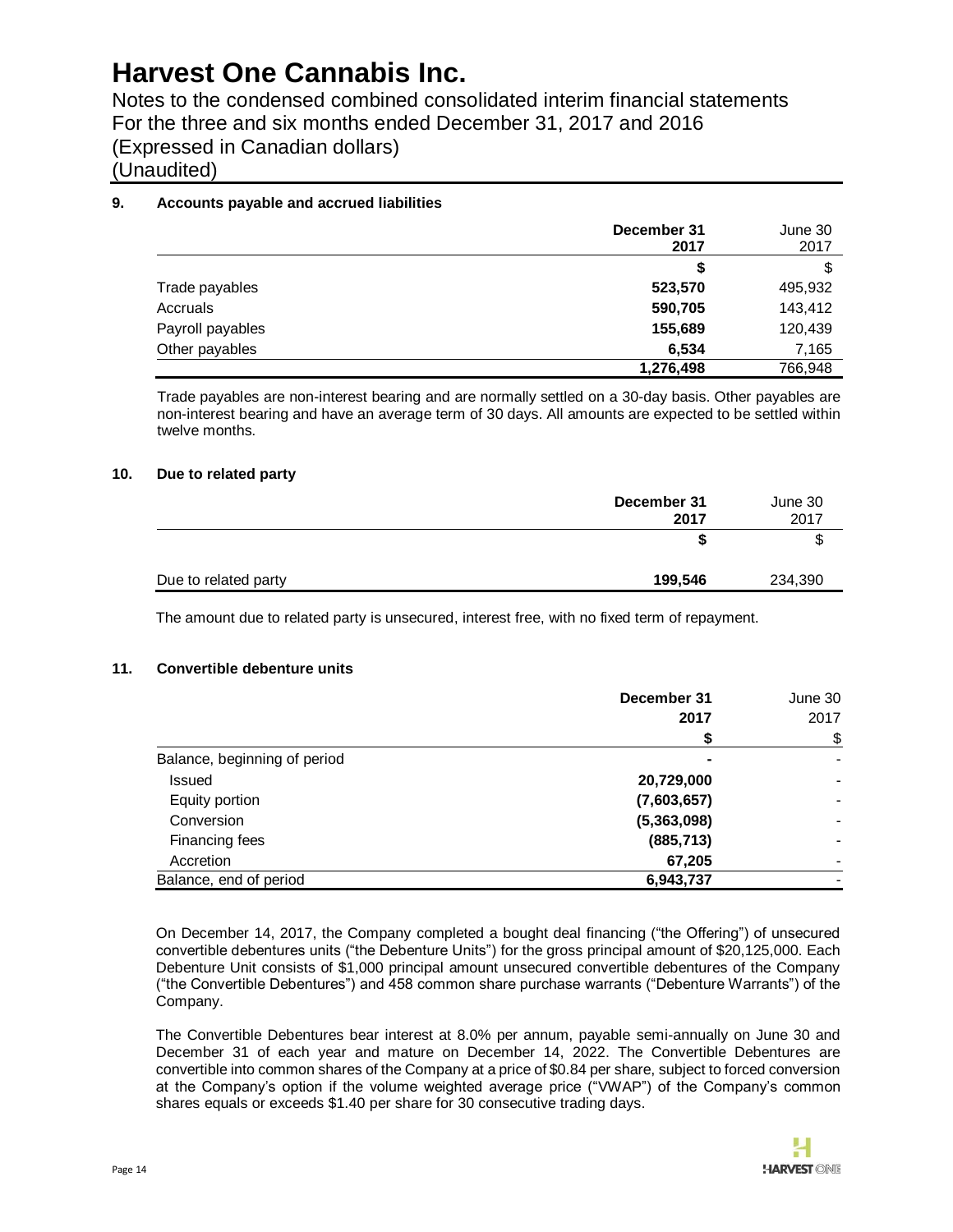Notes to the condensed combined consolidated interim financial statements For the three and six months ended December 31, 2017 and 2016 (Expressed in Canadian dollars) (Unaudited)

### **11. Convertible debenture units (continued)**

Upon a change of control of the Company, the Company may be required to repurchase the Convertible Debentures, at the option of the holder, in whole or in part, at a price equal to 104% of the principal amount of the Convertible Debentures outstanding, plus accrued interest.

Each Debenture Warrant entitles the holder to acquire one common share for an exercise price of \$1.09 until December 14, 2020. The Company can accelerate the expiry date of the Debenture Warrants if the closing price of the Company's common shares equals or exceeds \$1.64 for ten consecutive days.

The Company paid the underwriters a cash commission equal to 6.0% of the aggregate principal amount of the Debenture Units issued. In addition, the Company issued the underwriters 604 Debenture Units. Issuance costs have been allocated between the liability and equity components of the Debenture Units.

The liability component of the Convertible Debentures was valued using Company specific interest rates assuming no conversion features exist. The debt component is accreted to fair value over the term to maturity as a non-cash interest charge and the equity component is presented in other reserves as a separate component of equity. The Debenture Warrants were valued based on the quoted price in active markets. The residual amount after valuing the liability component of the Convertible Debentures and Debenture Warrants was allocated to the equity component of the Convertible Debentures.

During the three and six months ended December 31, 2017, the Company recorded \$625,390 of deferred financing fee amortization and \$67,205 of accretion expense which are included in finance costs. In addition, the Company paid interest of \$15,381 and issued 10,083,330 common shares on partial conversion of \$8,470,000 Convertible Debentures.

#### **12. Share capital**

#### *a) Authorized*

The Company has an unlimited number of authorized common shares with no par value.

- *b) Issued capital*
- *(i)* During the six months ended December 31, 2017, 663,166 common shares were issued for gross proceeds of \$663,166 on exercise of warrants (Note 13(b)).
- *(ii)* Immediately prior to the completion of the RTO on April 26, 2017, the Company completed a consolidation of its common shares on the basis of 1.79 pre-consolidation share to one postconsolidation common share for a pre-RTO balance of 2,286,659 common shares outstanding in the Company (Note 2).

Upon completion of the RTO (Note 2), the Company issued a total of 41,474,662 common replacement shares to the previous shareholders of United Greeneries and Satipharm.

Concurrently with the completion of the RTO transaction, the Company settled \$8,819,004 of outstanding debt (principal and interest), due from United Greeneries and Satipharm to MMJ, through the issuance of 11,758,671 common shares. The fair value of the shares issued was estimated based on the value of units issued during private placement; comprised of one common share and one-half warrant. A residual fair value method was used to determine the fair value of one common share resulting in \$5,879,336 of shares being issued and a gain on debt settlement of \$2,939,668 being recorded in equity in accordance with IAS 1 as the substance of the settlement was a transaction with a shareholder acting in their capacity as a shareholder (Note 2). The assumptions applied in calculating the fair value of the warrants were as follows: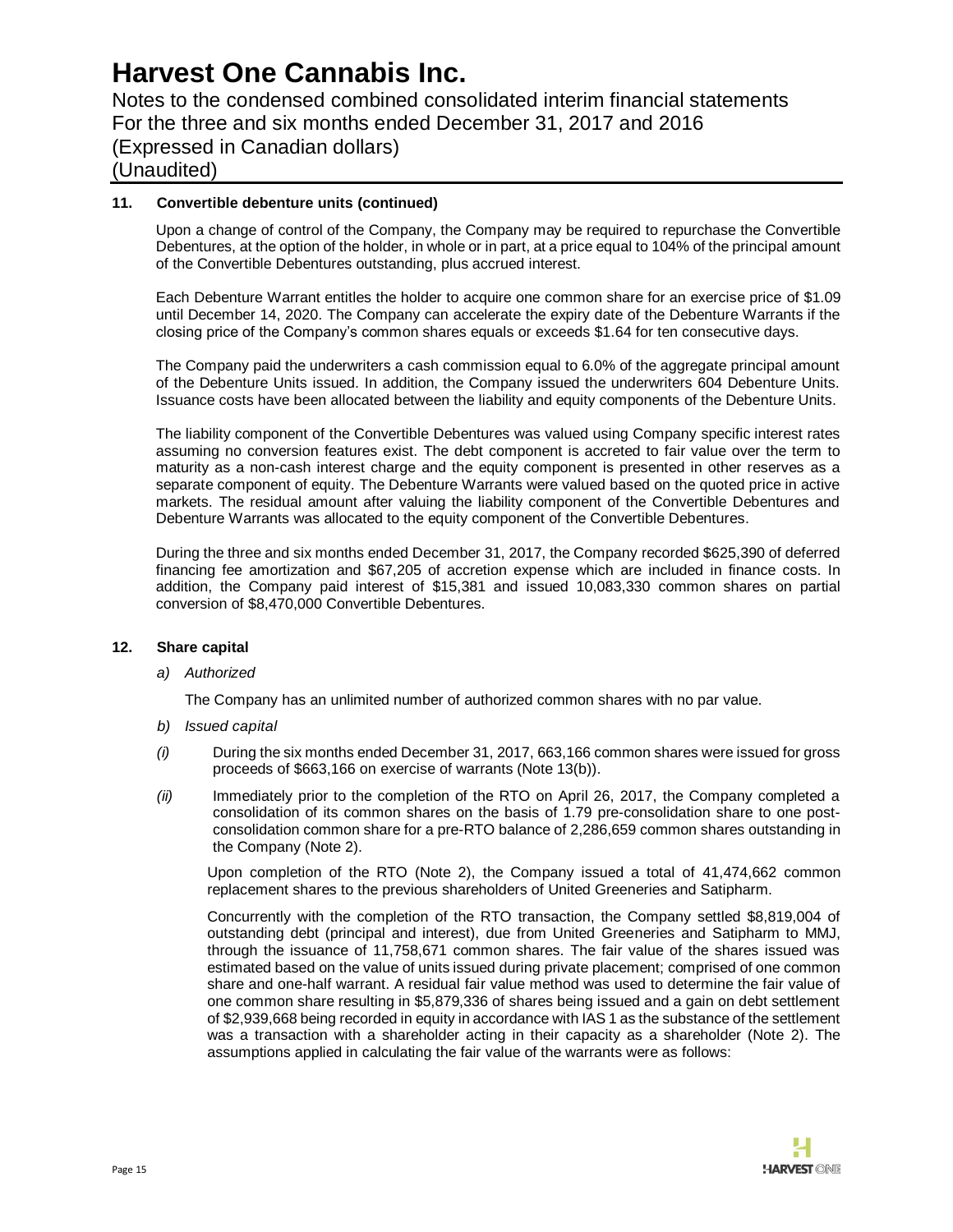Notes to the condensed combined consolidated interim financial statements For the three and six months ended December 31, 2017 and 2016 (Expressed in Canadian dollars)

(Unaudited)

### **12. Share capital (continued)**

*b) Issued capital (continued)*

| Risk-free interest rate           | $0.80\%$ |
|-----------------------------------|----------|
| Expected life of warrants (years) | 3.00     |
| Expected annualized volatility    | 129.00%  |
| Expected dividend yield           | Nil      |

Further, the Company completed a concurrent private placement and issued 33,334,000 units at \$0.75 per unit for gross proceeds of \$25,000,500. Each unit consisted of one common share and one-half common share purchase warrant. Each whole warrant entitles the holder to acquire one common share of the Company for an exercise price of \$1.00 per warrant for a period of 36 months from issuance**.**

United Greeneries was formed on July 31, 2015 by way of an amalgamation pursuant to the *Business Corporations Act of British Columbia* between Bioscience and a wholly-owned subsidiary of Phyto UK ("the Merger").

### **13. Other reserves**

Other reserves activity during the period ended December 31, 2017 and year ended June 30, 2017 is summarized as follows:

|                                                               |               |            |         | Convertible<br>debenture |               |
|---------------------------------------------------------------|---------------|------------|---------|--------------------------|---------------|
|                                                               | Stock options | Warrants   | Other   | units                    | Total         |
|                                                               | \$            | \$         | \$      | \$                       | \$            |
| July 1, 2016                                                  |               |            | 197,143 |                          | 197,143       |
| Options issued                                                | 1,601,811     |            |         |                          | 1,601,811     |
| Vesting of share-based<br>payments (options issued<br>by MMJ) |               |            |         |                          |               |
|                                                               |               |            | 292,545 |                          | 292,545       |
| Warrants issued                                               |               | 1,306,276  |         |                          | 1,306,276     |
| June 30, 2017                                                 | 1,601,811     | 1,306,276  | 489,688 |                          | 3,397,775     |
| Vesting of options issued                                     | 1,300,646     |            |         |                          | 1,300,646     |
| Vesting of share-based<br>payments (options issued<br>by MMJ) |               |            |         |                          |               |
|                                                               |               |            | 95,024  |                          | 95,024        |
| Warrants issued                                               |               | 4,272,247  |         |                          | 4,272,247     |
| Warrants exercised                                            |               | (331, 583) |         |                          | (331, 583)    |
| Convertible debenture<br>units issued                         |               |            |         | 3,331,410                | 3,331,410     |
| <b>Issuance costs</b>                                         |               | (491, 858) |         | (383, 540)               | (875, 398)    |
| Convertible debentures<br>converted                           |               |            |         | (1,361,235)              | (1, 361, 235) |
| December 31, 2017                                             | 2,902,457     | 4,755,082  | 584,712 | 1,586,635                | 9,828,886     |

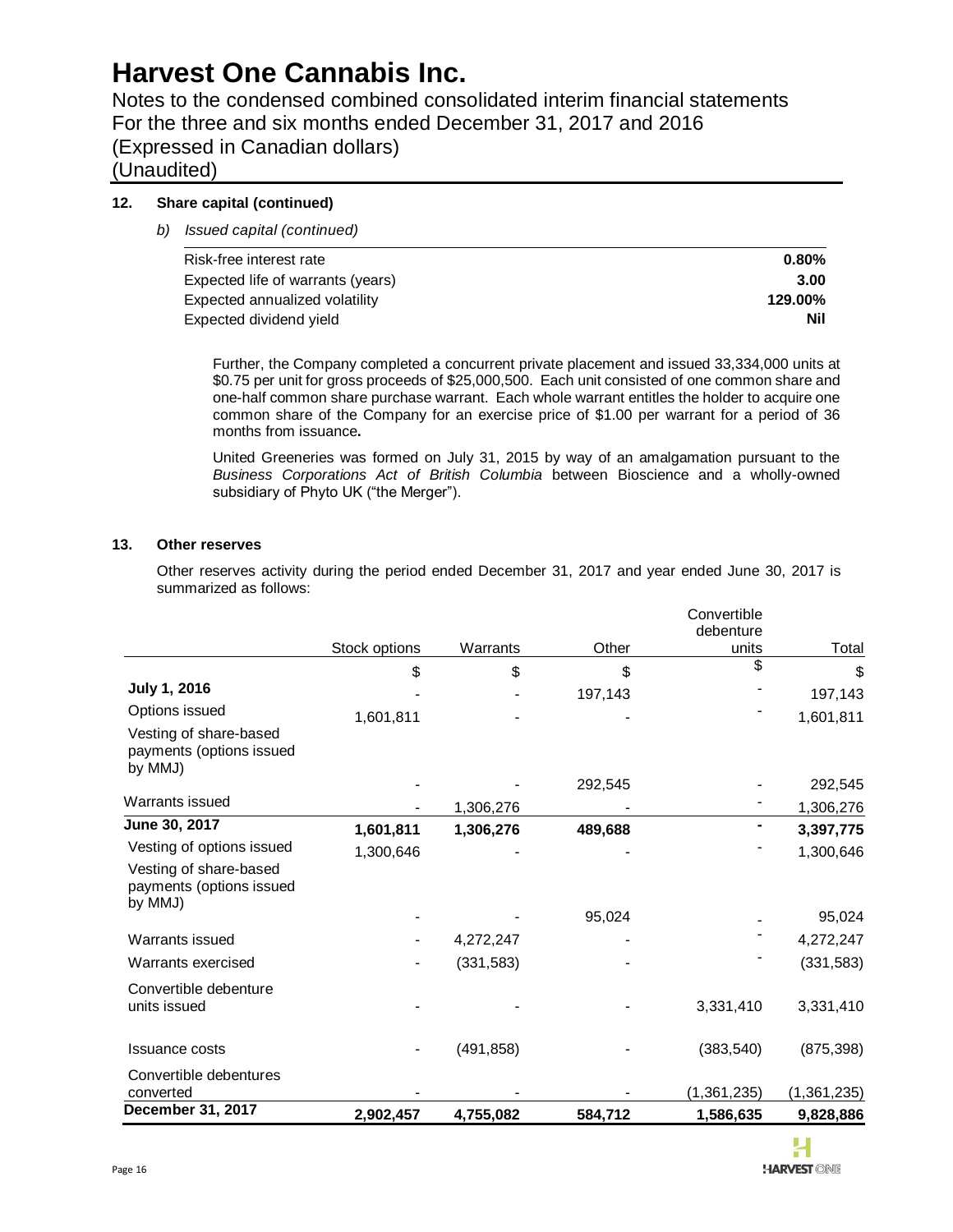Notes to the condensed combined consolidated interim financial statements For the three and six months ended December 31, 2017 and 2016 (Expressed in Canadian dollars)

(Unaudited)

### **13. Other reserves (continued)**

### *a) Stock options and share-based payments*

The Company has established a share purchase option plan whereby the Company's directors may from time to time grant share options to employees and non-employees. The maximum number of shares that may be reserved for issuance under the Plan is 10% of the issued common shares of the Company. Vesting is determined by the Board of Directors.

The Company's stock options at December 31, 2017 are as follows:

|                                                    | Number<br>outstanding | Weighted average<br>exercise price |
|----------------------------------------------------|-----------------------|------------------------------------|
|                                                    |                       |                                    |
| Outstanding at December 31, 2017 and June 30, 2017 | 8,050,000             | 0.75                               |

The following table discloses the number of options and vested options at December 31, 2017:

|                |                   | Weighted         |                   |                |
|----------------|-------------------|------------------|-------------------|----------------|
|                | Number of options | average exercise | Number of options |                |
| Exercise price | outstanding       | price            | exercisable       | Expiry date    |
|                |                   | S                |                   |                |
| 0.75           | 8,050,000         | 0.75             | 1,830,000         | April 27, 2022 |

The Company recorded \$650,323 and \$1,300,646 for the three and six months ended December 31, 2017 (December 31, 2016 - \$Nil and \$Nil) in share-based compensation expense as a result of the vesting of options issued in previous periods.

In determining the amount of share-based compensation, the Company used the Black-Scholes option pricing model to establish the fair value of options granted during the year ended June 30, 2017 by applying the following assumptions:

| Risk-free interest rate          | $0.80\%$ |
|----------------------------------|----------|
| Expected life of options (years) | 3.59     |
| Expected annualized volatility   | 128.23%  |
| Expected dividend yield          | Nil      |

Volatility was estimated by using the historical volatility of other companies that the Company considers comparable, that have trading and volatility history prior to the Company becoming public. The expected life in years represents the period of time that options granted are expected to be outstanding. The risk-free rate was based on the zero-coupon Canada government bonds with a remaining term equal to the expected life of the option.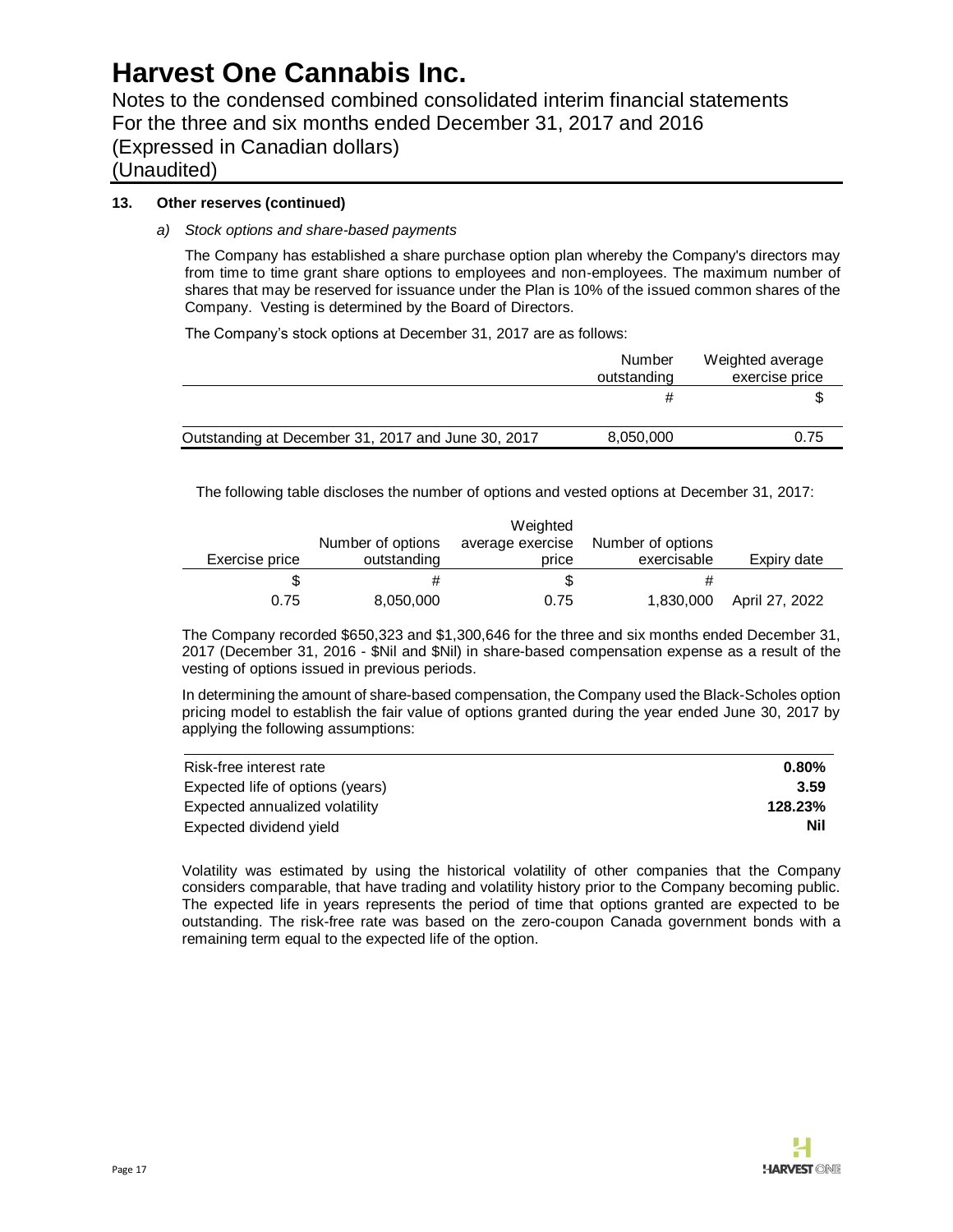Notes to the condensed combined consolidated interim financial statements For the three and six months ended December 31, 2017 and 2016 (Expressed in Canadian dollars)

## (Unaudited)

### **13. Other reserves (continued)**

*b) Warrants*

The following table discloses the number of warrants at December 31, 2017:

|                                   | Exercise<br>price | Number of warrants<br>outstanding | Weighted<br>average<br>exercise<br>price | Expiry date       |
|-----------------------------------|-------------------|-----------------------------------|------------------------------------------|-------------------|
|                                   | \$                | #                                 | \$                                       |                   |
| Brokers' warrants                 | 0.75              | 2,000,040                         | 0.75                                     | April 27, 2020    |
| Warrants                          | 1.00              | 16,003,834                        | 1.00                                     | April 27, 2020    |
| Convertible<br>debenture warrants | 1.09              | 9,493,882                         | 1.09                                     | December 14, 2020 |

#### *Brokers' warrants*

In connection with the private placement on April 26, 2017, the Company issued 2,000,040 warrants to the Brokers ("Brokers' Warrants") with an exercise price of \$0.75 per warrant and which expire 36 months from the date of issue. Upon exercise of the Brokers' Warrants, the Company will issue one common share and one-half common share purchase warrant ("Secondary Warrant"). Each whole Secondary Warrant will be exercisable into one common share of the Company with an exercise price of \$1.00 per warrant and expire 36 months from the issuance of the Secondary Warrant.

The Company valued the warrants using the Black-Scholes option pricing model to establish the fair value of the Brokers' Warrants granted by applying the following assumptions:

| Risk-free interest rate          | $0.80\%$   |
|----------------------------------|------------|
| Expected life of warrant (years) | 3.00       |
| Expected annualized volatility   | 129%       |
| Expected dividend yield          | <b>Nil</b> |

Volatility was estimated by using the historical volatility of other companies that the Company considers comparable, that have trading and volatility history prior to the Company becoming public. The expected life in years represents the period of time that options granted are expected to be outstanding. The risk-free rate was based on the zero-coupon Canada government bonds with a remaining term equal to the expected life of the warrant.

#### *Warrants*

In connection with the private placement on April 26, 2017, the Company issued 16,667,000 warrants (Note 12(b)).

During the three and six months ended December 31, 2017, 663,166 warrants were exercised for proceeds of \$663,166 and exchanged for 663,166 common shares.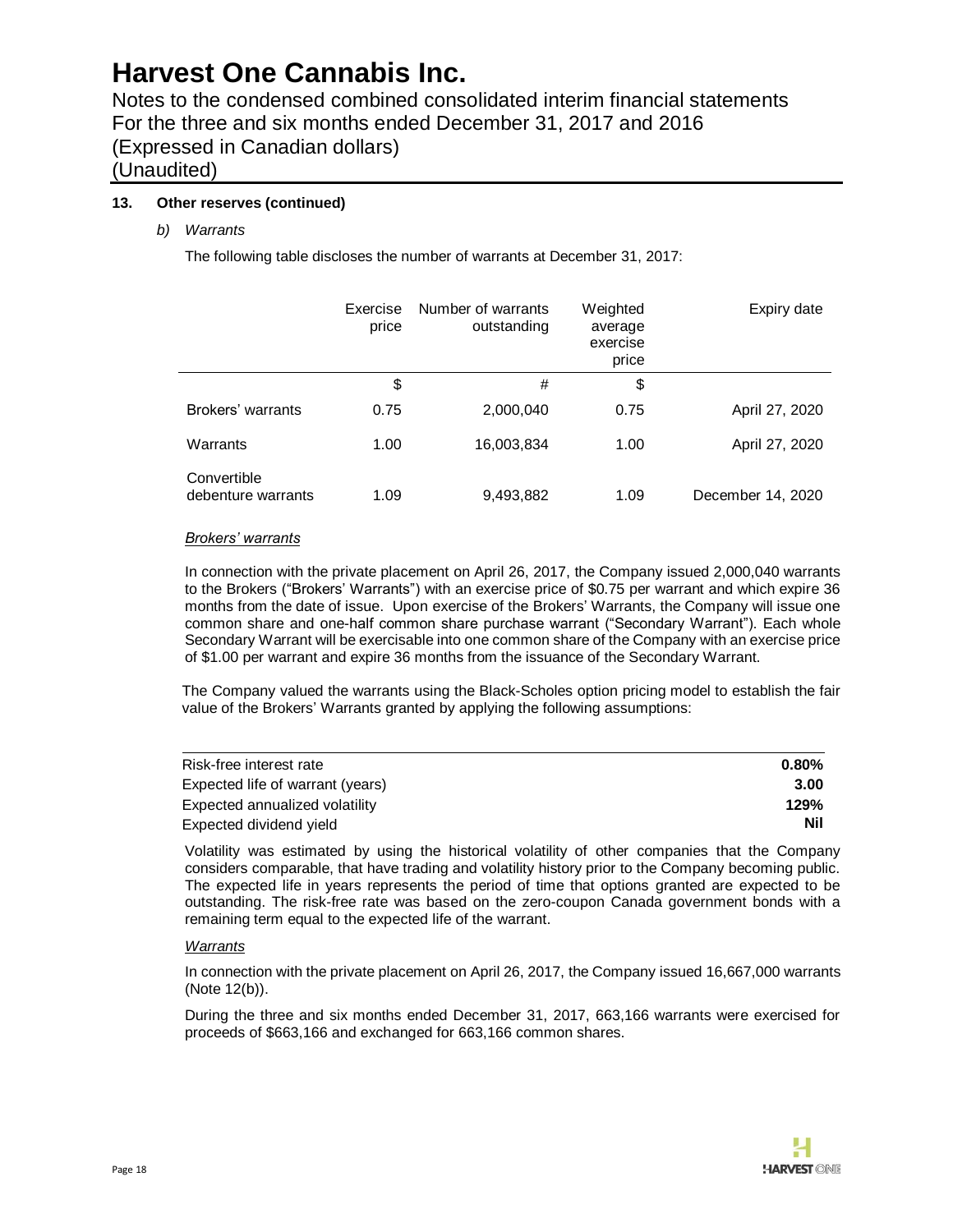Notes to the condensed combined consolidated interim financial statements For the three and six months ended December 31, 2017 and 2016 (Expressed in Canadian dollars)

## (Unaudited)

### **13. Other reserves (continued)**

*b) Warrants (continued)*

#### *Convertible debenture warrants*

In connection with the Offering on December 14, 2017, the Company issued 9,493,882 Debenture Warrants (Note 11).

*c) Other*

During the three and six months ended December 31, 2017, the Company recorded \$26,361 and \$95,024 (December 31, 2016 - \$130,941 and \$292,545) in stock-based compensation expense as a result of vesting of stock options from the Company's parent, MMJ, issued to employees of Harvest One, UG and Satipharm in previous years, whereby the Company incurred the expense as it is the primary recipient of the services provided.

### **14. Related parties**

In addition to related party transactions described elsewhere in the notes to the financial statements, the Company had the following related party transactions:

*a) Compensation of key management personnel*

Key management personnel include persons having the authority and responsibility for planning, directing and controlling the activities of the Company as a whole. The key management personnel of the Company are the members of the Company's executive management team and Board of Directors. Compensation provided to key management is as follows:

|                          | Three months ended<br>December 31 |        |           | Six months ended<br>December 31 |
|--------------------------|-----------------------------------|--------|-----------|---------------------------------|
|                          | 2017                              | 2016   | 2017      | 2016                            |
|                          | \$                                | \$     | \$        | \$                              |
| Salaries and benefits    | 163,292                           | 23,066 | 353,100   | 46,481                          |
| Consulting fees          | 69,562                            |        | 139,124   |                                 |
| Directors' fees          | 36,000                            | 3,000  | 72,000    | 6,000                           |
| Share-based compensation | 501,856                           |        | 1,003,712 |                                 |
| Total                    | 770,710                           | 26,066 | 1,567,936 | 52,481                          |

#### *b) Related parties*

At December 31, 2017, there was \$33,000 in directors' fees (June 30, 2017 - \$22,000) included in accounts payable and accrued liabilities.

During the three and six months ended December 31, 2017, the Company paid \$10,557 and \$24,535 (December 31, 2016 - \$Nil and \$Nil) in legal fees to a company owned by a director of the Company and consulting fees of \$6,555 and \$6,555 (December 31, 2016 - \$Nil and \$Nil) to an individual related to a director of the Company.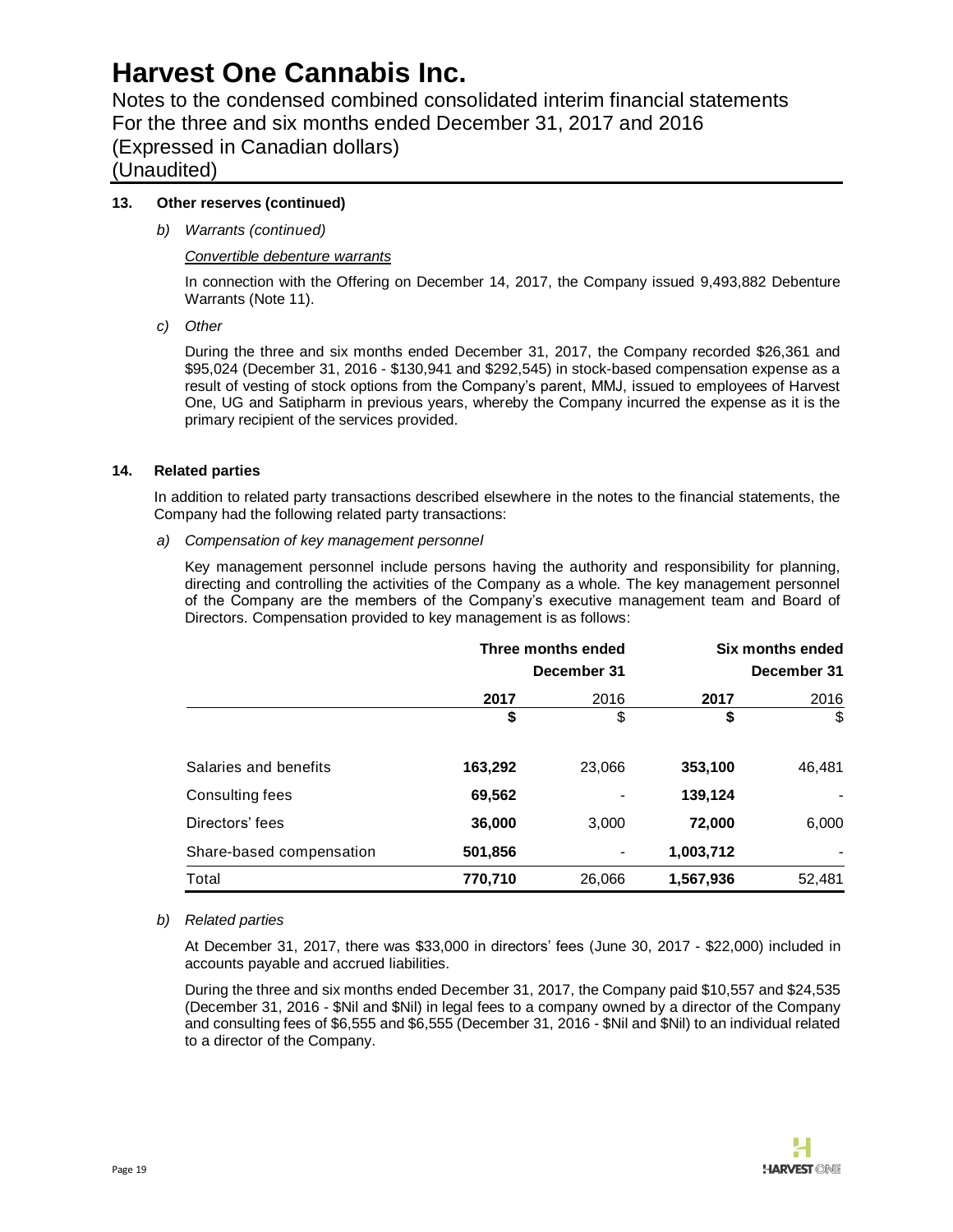Notes to the condensed combined consolidated interim financial statements For the three and six months ended December 31, 2017 and 2016 (Expressed in Canadian dollars) (Unaudited)

### **15. Segmented information**

The Company has three reportable segments, cultivation, processing and distribution and corporate, which is the way the Company reports information to its Board of Directors.

The cultivation segment includes the legal cultivation and distribution of cannabis under the federally regulated ACMPR license issued by Health Canada. Segment assets include cash, biological assets, inventories, property, plant and equipment and intangible assets relating to the Company's cultivation facility in Canada.

The processing and distribution segment includes the processing, manufacturing and distribution of cannabis-based food supplement products through Europe. Segment assets include cash, inventories and key agreements with international partnerships for the production and distribution of its cannabinoidbased products.

The corporate segment includes corporate growth activities, administration, financial and other support to our business units.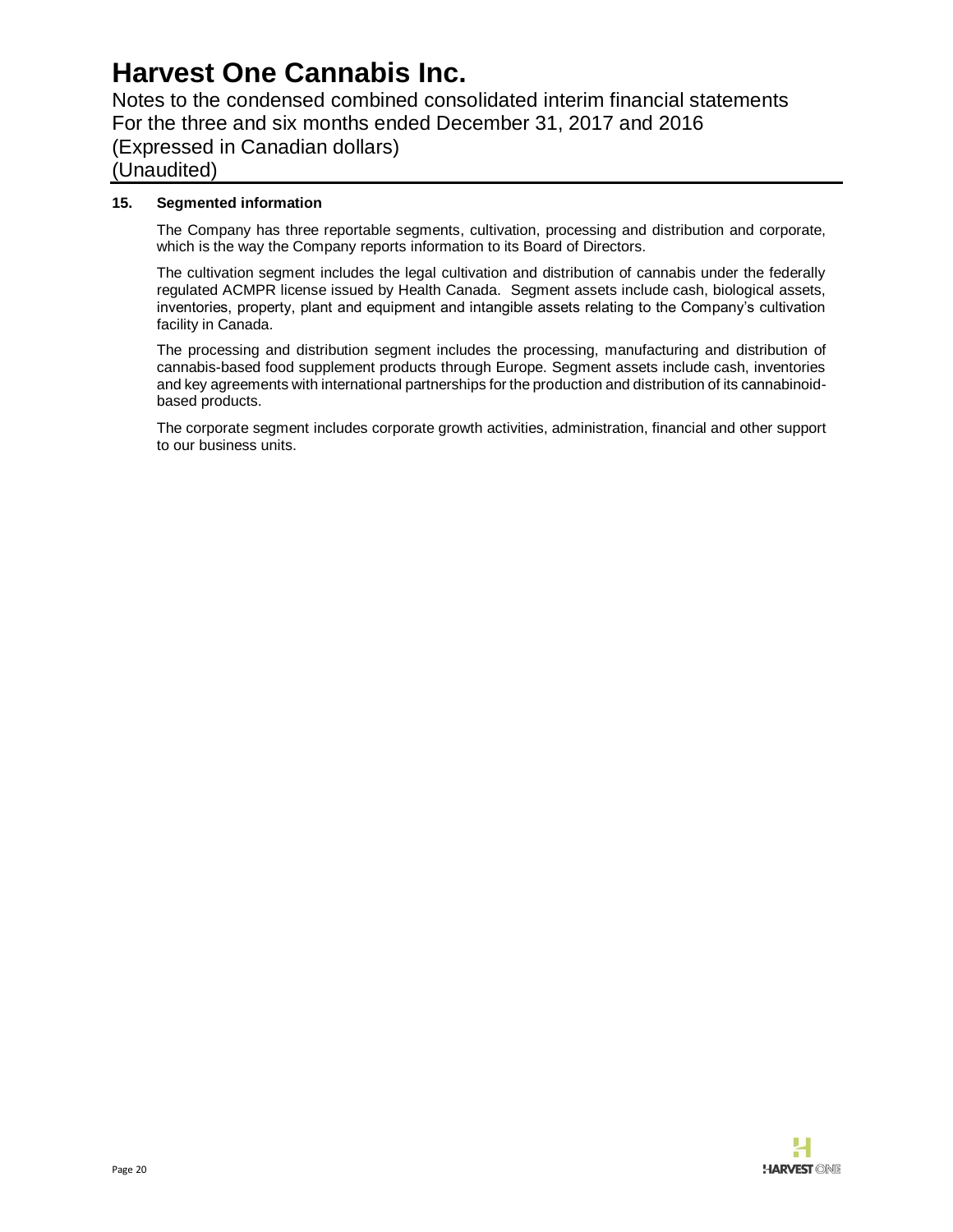Notes to the condensed combined consolidated interim financial statements For the three and six months ended December 31, 2017 and 2016 (Expressed in Canadian dollars) (Unaudited)

### **15. Segmented information (continued)**

The operating segments for the three months ended December 31, 2017 and 2016 are as follows:

|                                                                                  |                       | Three months ended December 31, 2017 |               |             | Three months ended December 31, 2016 |              |                |            |
|----------------------------------------------------------------------------------|-----------------------|--------------------------------------|---------------|-------------|--------------------------------------|--------------|----------------|------------|
|                                                                                  | <b>Processing and</b> |                                      |               |             | Processing and                       |              |                |            |
|                                                                                  | <b>Cultivation</b>    | distribution                         | Corporate     | Total       | Cultivation                          | distribution | Corporate      | Total      |
|                                                                                  |                       |                                      |               |             |                                      |              | S.             |            |
| Revenue                                                                          |                       | 4,740                                |               | 4,740       |                                      |              |                |            |
| Gain on changes in fair value of biological                                      |                       |                                      |               |             |                                      |              |                |            |
| assets (note 6)                                                                  | 396,172               |                                      |               | 396,172     |                                      |              |                |            |
| Inventory expensed to cost of sales                                              |                       | (8, 325)                             |               | (8, 325)    |                                      |              |                |            |
| Cost of goods sold, net of gain on<br>changes in fair value of biological assets | 396,172               | (8, 325)                             |               | 387,847     |                                      |              |                |            |
| Gross profit (loss)                                                              | 396,172               | (3, 585)                             |               | 392,587     |                                      |              |                |            |
| Other operating expenses                                                         | (978, 727)            | (173, 280)                           | (1,810,454)   | (2,962,461) | (316, 889)                           | (197, 991)   |                | (514, 880) |
| Loss from operations                                                             | (582, 555)            | (176.865)                            | (1,810,454)   | (2,569,874) | (316, 889)                           | (197, 991)   | $\blacksquare$ | (514, 880) |
| Net finance expense                                                              | (2,029)               | (363)                                | (751, 559)    | (753, 951)  |                                      |              | (30,088)       | (30,088)   |
| Non-operating expenses                                                           |                       | (18, 522)                            |               | (18, 522)   |                                      |              | 23,390         | 23,390     |
| Net loss                                                                         | (584, 584)            | (195,750)                            | (2, 562, 013) | (3,342,347) | (316, 889)                           | (197,991)    | (6,698)        | (521, 578) |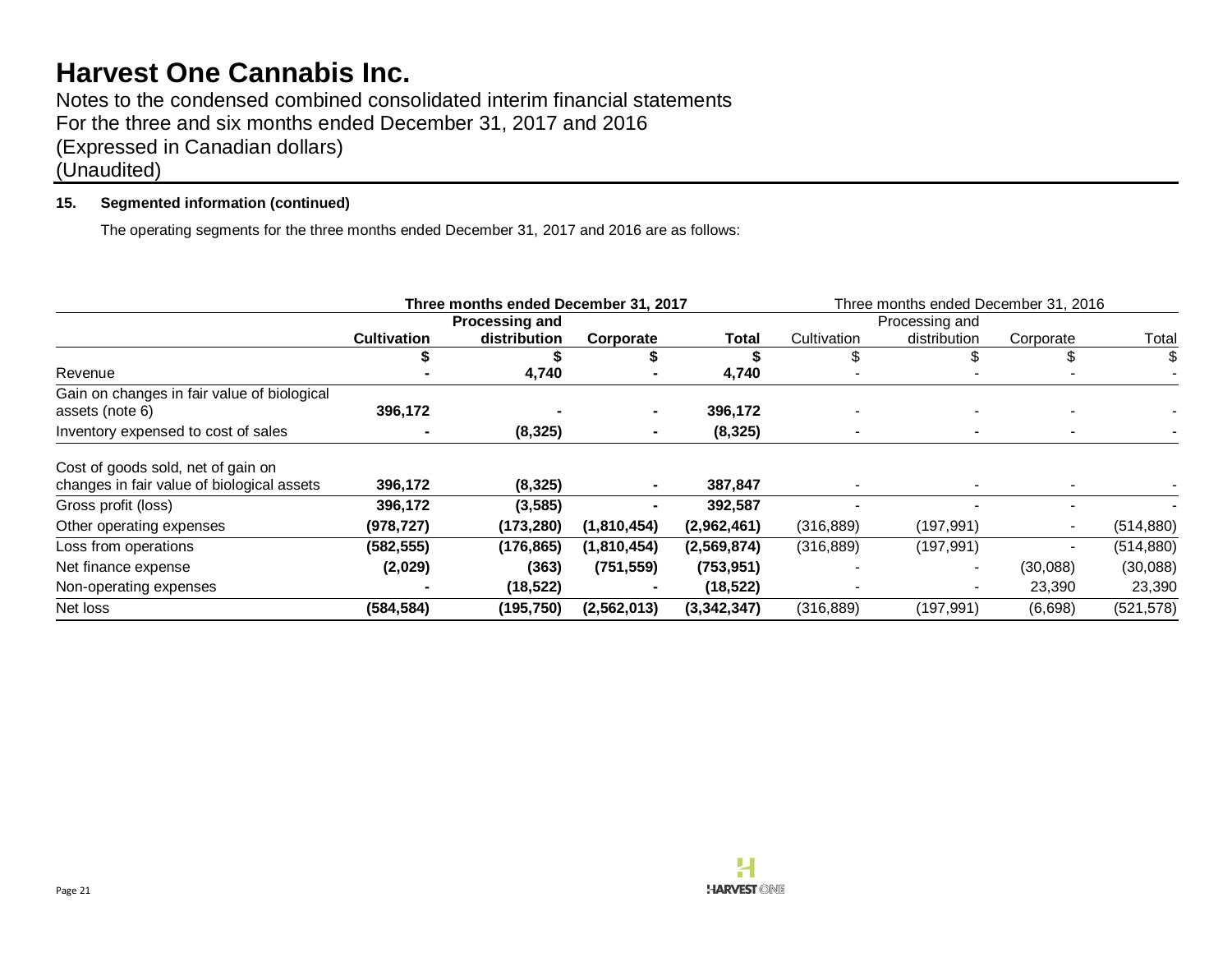Notes to the condensed combined consolidated interim financial statements For the three and six months ended December 31, 2017 and 2016 (Expressed in Canadian dollars) (Unaudited)

### **15. Segmented information (continued)**

The operating segments for the six months ended December 31, 2017 and 2016 are as follows:

|                                             | Six months ended December 31, 2017 |              |               |               | Six months ended December 31, 2016 |              |                          |               |
|---------------------------------------------|------------------------------------|--------------|---------------|---------------|------------------------------------|--------------|--------------------------|---------------|
|                                             | <b>Processing and</b>              |              |               |               | Processing and                     |              |                          |               |
|                                             | <b>Cultivation</b>                 | distribution | Corporate     | Total         | Cultivation                        | distribution | Corporate                | Total         |
|                                             |                                    |              |               |               |                                    |              | S                        |               |
| Revenue                                     |                                    | 179,284      |               | 179,284       |                                    |              |                          |               |
| Gain on changes in fair value of biological |                                    |              |               |               |                                    |              |                          |               |
| assets (note 6)                             | 753,584                            |              |               | 753,584       |                                    |              |                          |               |
| Inventory expensed to cost of sales         |                                    | (160, 641)   |               | (160, 641)    |                                    |              |                          |               |
| Cost of goods sold, net of gain on          |                                    |              |               |               |                                    |              |                          |               |
| changes in fair value of biological assets  | 753,584                            | (160, 641)   |               | 592,943       |                                    |              |                          |               |
| Gross profit                                | 753,584                            | 18,643       |               | 772,227       |                                    |              |                          |               |
| Other operating expenses                    | (1,621,222)                        | (364, 952)   | (3, 167, 837) | (5, 154, 011) | (705, 385)                         | (472, 462)   |                          | (1, 177, 847) |
| Loss from operations                        | (867, 638)                         | (346, 309)   | (3, 167, 837) | (4,381,784)   | (705, 385)                         | (472, 462)   | $\overline{\phantom{a}}$ | (1, 177, 847) |
| Net finance expense                         | (3, 555)                           | (805)        | (751, 532)    | (755, 892)    |                                    |              | (54, 845)                | (54, 845)     |
| Non-operating expenses                      |                                    | (92, 855)    |               | (92, 855)     |                                    |              | (59, 699)                | (59, 699)     |
| Net loss                                    | (871, 193)                         | (439, 969)   | (3,919,369)   | (5, 230, 531) | (705, 385)                         | (472, 462)   | (114, 544)               | (1, 292, 391) |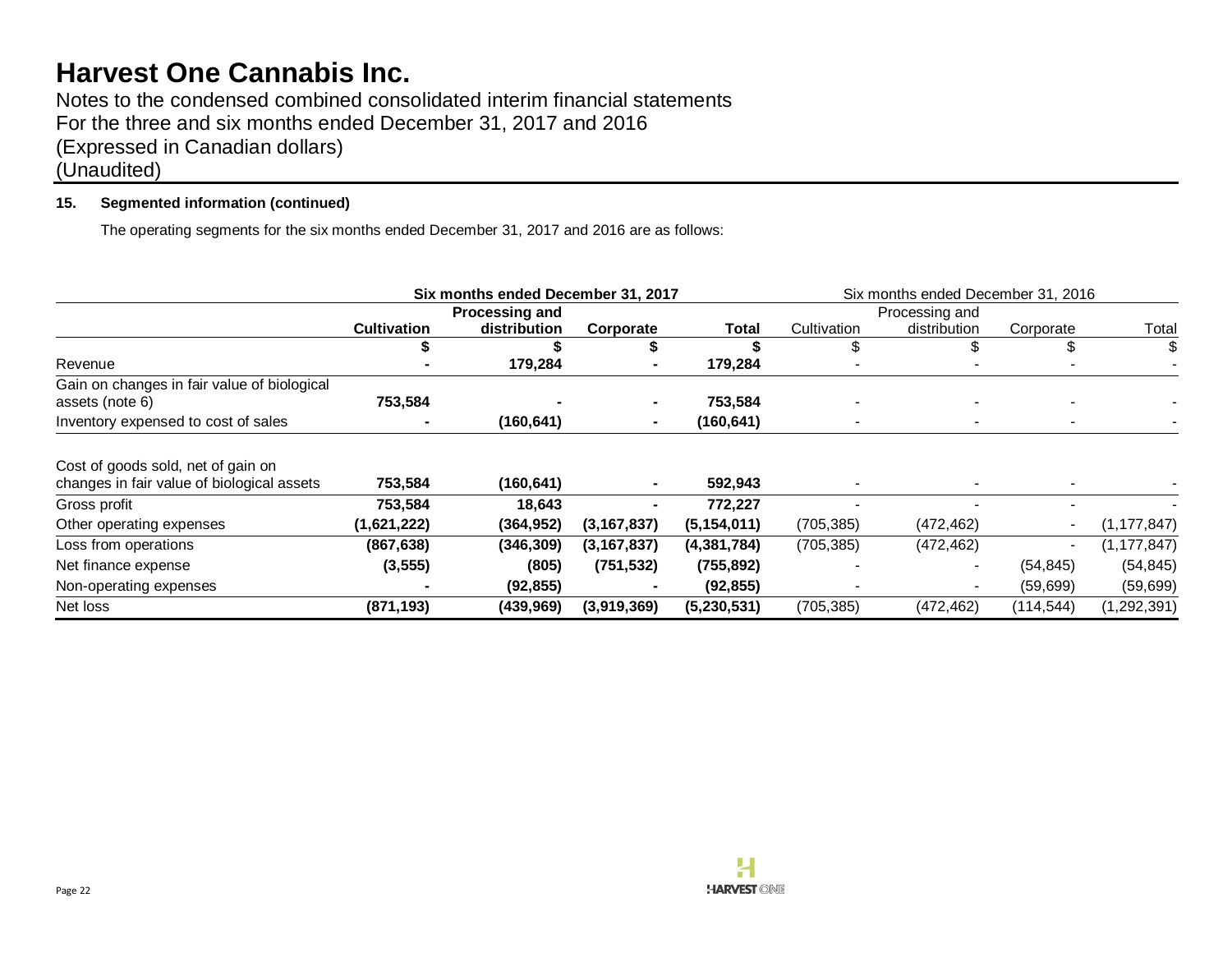Notes to the condensed combined consolidated interim financial statements For the three and six months ended December 31, 2017 and 2016 (Expressed in Canadian dollars)

# (Unaudited)

### **15. Segmented information (continued)**

The operating segments at December 31, 2017 and June 30, 2017 are as follows:

|                          | December 31, 2017  |                                       |            |                    |  |  |
|--------------------------|--------------------|---------------------------------------|------------|--------------------|--|--|
|                          | <b>Cultivation</b> | <b>Processing and</b><br>distribution | Corporate  | <b>Total</b><br>\$ |  |  |
| Total assets             | 19,607,645         | 1,054,693                             | 19,803,776 | 40,466,114         |  |  |
| <b>Total liabilities</b> | 713,097            | 99,176                                | 7,607,508  | 8,419,781          |  |  |
|                          | June 30, 2017      |                                       |            |                    |  |  |
|                          |                    | Processing and                        |            |                    |  |  |
|                          | Cultivation        | distribution                          | Corporate  | Total              |  |  |
|                          |                    |                                       |            |                    |  |  |
| Total assets             | 22,982,446         | 839,094                               | 301,549    | 24,123,089         |  |  |
| <b>Total liabilities</b> | 778,261            | 66,465                                | 156,612    | 1,001,338          |  |  |

#### **16. Commitments**

The Company entered into a 10-year lease agreement for a ground lease on the property adjacent to the Company's current operations in Duncan, BC. Commencing March 1, 2017, the Company began paying monthly rent at a rate of \$2,275 for the first five years and \$2,616 for the remaining 5 years.

The Company entered into an agreement with GelPell AG for the exclusive marketing, distribution and sale of the GelPell capsules worldwide. As part of this agreement, the Company has yearly minimum purchase commitments.

The Company entered into a lease five-year lease agreement for office space in Vancouver, BC, commencing on February 28, 2017. The Company pays monthly rent at a rate of \$13,038 under this agreement.

As at December 31, 2017, the Company's commitments that have not been disclosed elsewhere in the condensed combined consolidated interim financial statements were as follows:

|                             | Within 1 vear | 2-4 vears | Over 4 years | Total     |
|-----------------------------|---------------|-----------|--------------|-----------|
|                             |               |           |              | \$.       |
| Operating lease commitments | 115,875       | 555.250   | 279,475      | 950,600   |
| Purchase commitments        | 543.830       | 2,089,473 | 776.084      | 3,409,387 |
|                             | 659,705       | 2,644,723 | 1,055,559    | 4,359,987 |

### **17. Financial instruments and risk**

The Company thoroughly examines the various financial instruments and risks to which it is exposed and assesses the impact and likelihood of those risks. These risks include foreign exchange risk, credit risk, interest rate risk, and liquidity risk. Where material, these risks are reviewed and monitored by the Board of Directors.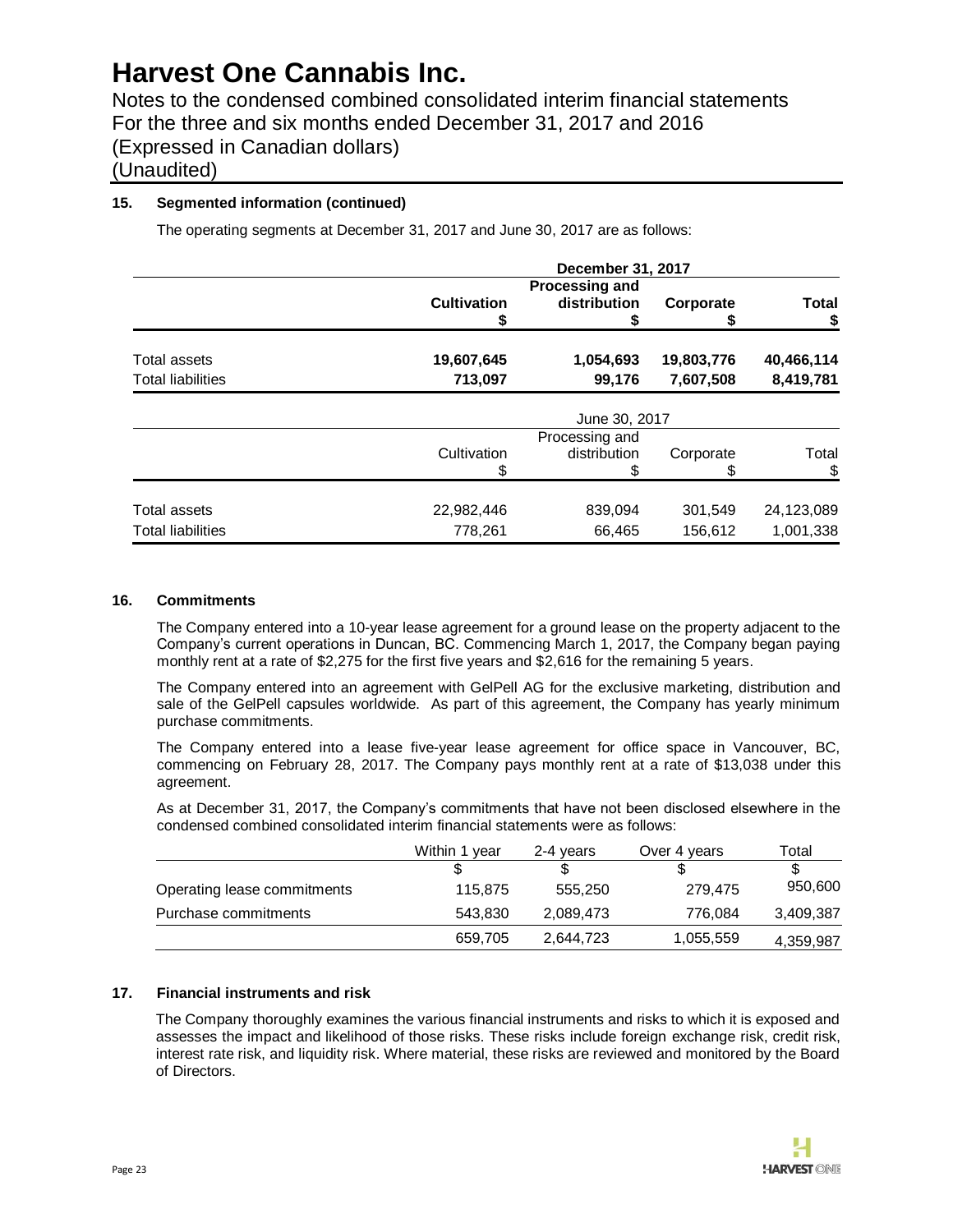Notes to the condensed combined consolidated interim financial statements For the three and six months ended December 31, 2017 and 2016 (Expressed in Canadian dollars) (Unaudited)

### **17. Financial instruments and risk (continued)**

The Board of Directors has overall responsibility for the determination of the Company's risk management objectives and policies. The overall objective of the Board is to set policies that seek to reduce risk as far as possible without unduly affecting the Company's competitiveness and flexibility.

#### *Foreign exchange risk*

Foreign exchange risk is the risk that the fair value of future cash flows will fluctuate as a result of changes in foreign exchange rates. As at December 31, 2017, the Company is exposed to foreign currency risk through its bank accounts denominated in Swiss Francs ('CHF"). A 10% appreciation (depreciation) of the CHF against the CAD, with all other variables held constant, would result in an immaterial change in the Company's loss and comprehensive loss for the interim periods presented.

#### *Credit risk*

Credit risk is the risk of an unexpected loss if a customer or third party to a financial instrument fails to meet its contractual obligations. The Company's cash and accounts receivable are exposed to credit risk. The Company reduces its credit risk on cash by placing these instruments with financial institutions of high credit worthiness. The Company's accounts receivable are primarily receivable from government agencies. As at December 31, 2017, the Company is not exposed to any significant credit risk.

#### *Interest rate risk*

Interest rate risk is the risk that the fair value or future cash flows of a financial instrument will fluctuate because of changes in market interest rates. Included in the loss for the period in the financial statements is interest expense on loans payable and interest income on Canadian dollar cash. As at December 31, 2017, the Company is not exposed to any significant interest rate risk. The Company's convertible debentures have a fixed rate of interest and therefore expose the Company to a limited interest rate fair value risk.

#### *Liquidity risk*

Liquidity risk is the risk that the Company will encounter difficulty in meeting obligations associated with financial liabilities. The Company manages liquidity risk by maintaining sufficient cash balances to enable settlement of transactions on the due date. Accounts payable and accrued liabilities have maturities of 30 days or less or are due on demand, and are subject to normal trade terms. As at December 31, 2017 the Company has working capital of \$30,610,689. The Company addresses its liquidity through capital market financings. While the Company has been successful in securing financings in the past, there is no assurance that it will be able to do so in the future.

#### *Fair value*

The carrying values of cash, accounts receivable, accounts payable and accrued liabilities, due to related party and convertible debentures approximate their fair value.

#### *Fair value hierarchy*

Financial instruments measured at fair value are classified into one of three levels in the fair value hierarchy according to the relative reliability of the inputs used to estimate the fair values. The three levels of the fair value hierarchy are:

- Level 1 Unadjusted quoted prices in active markets for identical assets or liabilities;
- Level 2 Inputs other than quoted prices that are observable for the asset or liability either directly or indirectly; and
- Level 3 Inputs that are not based on observable market data.

During the year, there were no transfers of amounts between levels.

Cash and convertible debentures are classified as Level 1 financial instruments. Due to related party is classified as Level 2 financial instruments.